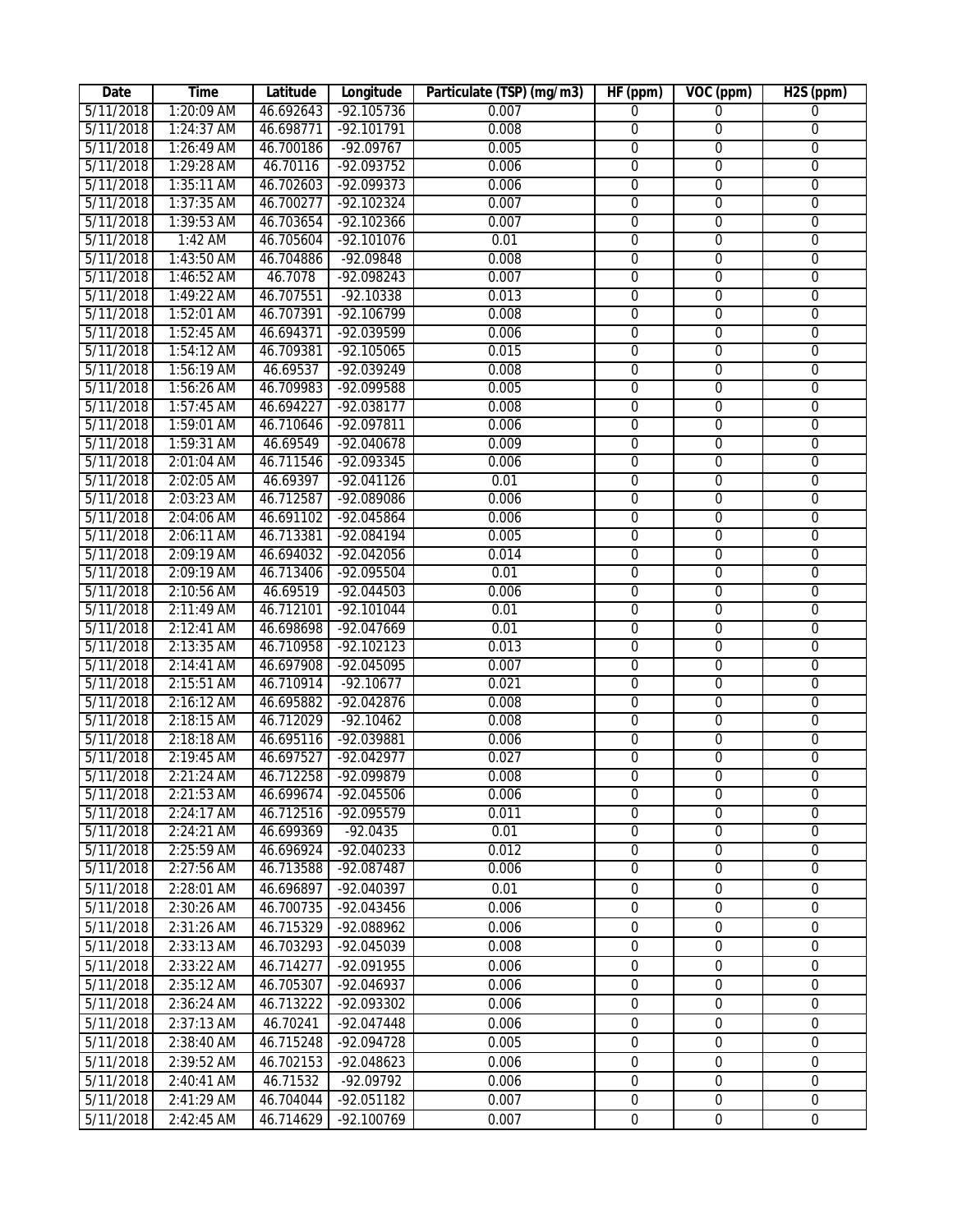| 5/11/2018 | 2:43:24 AM | 46.702275 | -92.050798   | 0.005 | $\mathbf 0$      | $\mathbf{0}$     | 0                |
|-----------|------------|-----------|--------------|-------|------------------|------------------|------------------|
| 5/11/2018 | 2:44:53 AM | 46.714658 | -92.102949   | 0.01  | $\mathbf 0$      | $\mathbf{0}$     | $\mathbf{0}$     |
| 5/11/2018 | 2:45:45 AM | 46.701422 | $-92.049617$ | 0.009 | $\mathbf 0$      | $\mathbf{0}$     | $\boldsymbol{0}$ |
| 5/11/2018 | 2:46:57 AM | 46.713284 | -92.105479   | 0.009 | $\mathbf 0$      | $\mathbf 0$      | $\mathbf 0$      |
| 5/11/2018 | 2:49:45 AM | 46.700343 | $-92.050147$ | 0.006 | $\mathbf 0$      | $\mathbf 0$      | $\boldsymbol{0}$ |
| 5/11/2018 | 2:50:11 AM | 46.71318  | -92.107913   | 0.013 | $\mathbf 0$      | $\mathbf 0$      | $\boldsymbol{0}$ |
| 5/11/2018 | 2:51:57 AM | 46.702935 | $-92.0532$   | 0.006 | $\mathbf 0$      | $\mathbf 0$      | $\boldsymbol{0}$ |
| 5/11/2018 | 2:53:36 AM | 46.701925 | -92.055348   | 0.007 | $\mathbf 0$      | $\boldsymbol{0}$ | $\mathbf 0$      |
| 5/11/2018 | 2:55:20 AM | 46.700371 | -92.053662   | 0.005 | $\mathbf 0$      | $\mathbf 0$      | $\mathbf 0$      |
| 5/11/2018 | 2:57:20 AM | 46.699265 | -92.053877   | 0.006 | $\mathbf 0$      | $\mathbf 0$      | $\mathbf 0$      |
| 5/11/2018 | 2:59:02 AM | 46.699341 | -92.056095   | 0.008 | $\mathbf 0$      | $\mathbf 0$      | $\boldsymbol{0}$ |
| 5/11/2018 | 3:01:08 AM | 46.7014   | $-92.05881$  | 0.006 | $\boldsymbol{0}$ | $\boldsymbol{0}$ | $\mathbf 0$      |
| 5/11/2018 | 3:02:59 AM | 46.703079 | -92.058983   | 0.006 | $\mathbf 0$      | $\mathbf 0$      | $\mathbf 0$      |
| 5/11/2018 | 3:14:50 AM | 46.712795 | $-92.116256$ | 0.007 | $\mathbf 0$      | $\mathbf 0$      | $\boldsymbol{0}$ |
| 5/11/2018 | 3:18:18 AM | 46.710673 | -92.114839   | 0.016 | $\mathbf 0$      | $\boldsymbol{0}$ | $\boldsymbol{0}$ |
| 5/11/2018 | 3:21:44 AM | 46.710744 | -92.114905   | 0.008 | $\boldsymbol{0}$ | $\boldsymbol{0}$ | 0                |
| 5/11/2018 | 3:24:14 AM | 46.711686 | -92.121788   | 0.009 | $\boldsymbol{0}$ | $\boldsymbol{0}$ | $\boldsymbol{0}$ |
| 5/11/2018 | 3:26:32 AM | 46.706393 | -92.047915   | 0.012 | $\mathbf 0$      | $\mathbf 0$      | $\mathbf 0$      |
| 5/11/2018 | 3:26:55 AM | 46.713305 | $-92.124105$ | 0.009 | $\boldsymbol{0}$ | $\boldsymbol{0}$ | $\boldsymbol{0}$ |
| 5/11/2018 | 3:28:32 AM | 46.705691 | -92.051038   | 0.008 | $\boldsymbol{0}$ | $\boldsymbol{0}$ | $\mathbf 0$      |
| 5/11/2018 | 3:30:22 AM | 46.704488 | -92.053929   | 0.01  | $\mathbf 0$      | $\boldsymbol{0}$ | $\boldsymbol{0}$ |
| 5/11/2018 | 3:31:26 AM | 46.714627 | -92.121958   | 0.018 | $\mathbf 0$      | $\boldsymbol{0}$ | $\boldsymbol{0}$ |
| 5/11/2018 | 3:32:40 AM | 46.705741 | -92.054961   | 0.006 | $\mathbf 0$      | $\mathbf 0$      | $\boldsymbol{0}$ |
| 5/11/2018 | 3:33:52 AM | 46.706619 | -92.052947   | 0.011 | $\boldsymbol{0}$ | $\boldsymbol{0}$ | 0                |
| 5/11/2018 | 3:34:10 AM | 46.713555 | $-92.120518$ | 0.008 | $\mathbf 0$      | $\boldsymbol{0}$ | 0                |
| 5/11/2018 | 3:35:31 AM | 46.708048 | $-92.051013$ | 0.005 | $\mathbf 0$      | $\boldsymbol{0}$ | $\mathbf 0$      |
| 5/11/2018 | 3:36:37 AM | 46.714981 | $-92.117462$ | 0.008 | $\mathbf 0$      | $\boldsymbol{0}$ | $\mathbf 0$      |
| 5/11/2018 | 3:37:28 AM | 46.708907 | $-92.05183$  | 0.007 | $\boldsymbol{0}$ | $\boldsymbol{0}$ | $\boldsymbol{0}$ |
| 5/11/2018 | 3:38:59 AM | 46.70808  | -92.054108   | 0.009 | $\mathbf 0$      | $\mathbf 0$      | $\mathbf 0$      |
| 5/11/2018 | 3:39:03 AM | 46.715892 | -92.114982   | 0.008 | $\boldsymbol{0}$ | $\boldsymbol{0}$ | $\boldsymbol{0}$ |
| 5/11/2018 | 3:41:01 AM | 46.707276 | -92.056562   | 0.006 | $\boldsymbol{0}$ | $\boldsymbol{0}$ | $\boldsymbol{0}$ |
| 5/11/2018 | 3:41:47 AM | 46.717005 | -92.118189   | 0.01  | $\boldsymbol{0}$ | $\boldsymbol{0}$ | $\boldsymbol{0}$ |
| 5/11/2018 | 3:43 AM    | 46.706824 | -92.058511   | 0.007 | $\mathbf 0$      | $\mathbf 0$      | $\mathbf 0$      |
| 5/11/2018 | 3:43:49 AM | 46.717103 | $-92.121666$ | 0.009 | $\mathbf 0$      | $\boldsymbol{0}$ | $\boldsymbol{0}$ |
| 5/11/2018 | 3:44:47 AM | 46.707917 | -92.056458   | 0.006 | $\mathbf 0$      | $\boldsymbol{0}$ | $\boldsymbol{0}$ |
| 5/11/2018 | 3:46:13 AM | 46.718247 | $-92.12429$  | 0.013 | $\mathbf 0$      | $\mathbf 0$      | $\mathbf 0$      |
| 5/11/2018 | 3:46:58 AM | 46.709983 | -92.053464   | 0.012 | 0                | $\mathbf 0$      | 0                |
| 5/11/2018 | 3:48:46 AM | 46.720181 | $-92.122271$ | 0.005 | $\Omega$         | $\Omega$         | $\mathbf 0$      |
| 5/11/2018 | 3:49:15 AM | 46.710442 | $-92.056277$ | 0.009 | $\mathbf 0$      | $\mathbf 0$      | $\mathbf 0$      |
| 5/11/2018 | 3:51:14 AM | 46.708096 | -92.059766   | 0.007 | $\mathbf 0$      | $\mathbf 0$      | 0                |
| 5/11/2018 | 3:52:17 AM | 46.719433 | $-92.120516$ | 0.014 | $\mathbf 0$      | $\mathbf 0$      | $\mathbf 0$      |
| 5/11/2018 | 3:53:19 AM | 46.710242 | -92.059312   | 0.008 | $\mathbf 0$      | $\mathbf 0$      | $\mathbf 0$      |
| 5/11/2018 | 3:54:59 AM | 46.711553 | -92.057312   | 0.007 | $\mathbf 0$      | $\Omega$         | $\overline{0}$   |
| 5/11/2018 | 3:55:45 AM | 46.718336 | -92.117707   | 0.007 | $\mathbf 0$      | $\mathbf 0$      | $\mathbf 0$      |
| 5/11/2018 | 3:56:05 AM | 46.713106 | -92.057454   | 0.007 | $\boldsymbol{0}$ | $\boldsymbol{0}$ | $\mathbf 0$      |
| 5/11/2018 | 3:57:27 AM | 46.712131 | -92.059508   | 0.007 | $\mathbf 0$      | $\mathbf 0$      | $\mathbf 0$      |
| 5/11/2018 | 3:58:40 AM | 46.719394 | $-92.115265$ | 0.007 | $\mathbf 0$      | $\mathbf 0$      | $\boldsymbol{0}$ |
| 5/11/2018 | 3:58:52 AM | 46.710297 | -92.062236   | 0.013 | $\boldsymbol{0}$ | $\boldsymbol{0}$ | 0                |
| 5/11/2018 | 4:00:28 AM | 46.709065 | $-92.064464$ | 0.008 | $\boldsymbol{0}$ | $\boldsymbol{0}$ | $\boldsymbol{0}$ |
| 5/11/2018 | 4:01:32 AM | 46.71497  | $-92.114605$ | 0.005 | $\mathbf 0$      | $\boldsymbol{0}$ | 0                |
| 5/11/2018 | 4:01:40 AM | 46.70773  | -92.062904   | 0.006 | $\mathbf 0$      | $\overline{0}$   | $\mathbf 0$      |
| 5/11/2018 | 4:02:54 AM | 46.706262 | -92.061051   | 0.009 | $\mathbf 0$      | $\overline{0}$   | $\boldsymbol{0}$ |
| 5/11/2018 | 4:04:59 AM | 46.70463  | $-92.05905$  | 0.011 | $\boldsymbol{0}$ | $\mathbf 0$      | $\boldsymbol{0}$ |
| 5/11/2018 | 4:05:24 AM | 46.712113 | $-92.114791$ | 0.006 | $\boldsymbol{0}$ | $\boldsymbol{0}$ | 0                |
| 5/11/2018 | 4:07:57 AM | 46.708158 | $-92.06645$  | 0.009 | 0                | $\mathbf 0$      | $\boldsymbol{0}$ |
|           |            |           |              |       |                  |                  |                  |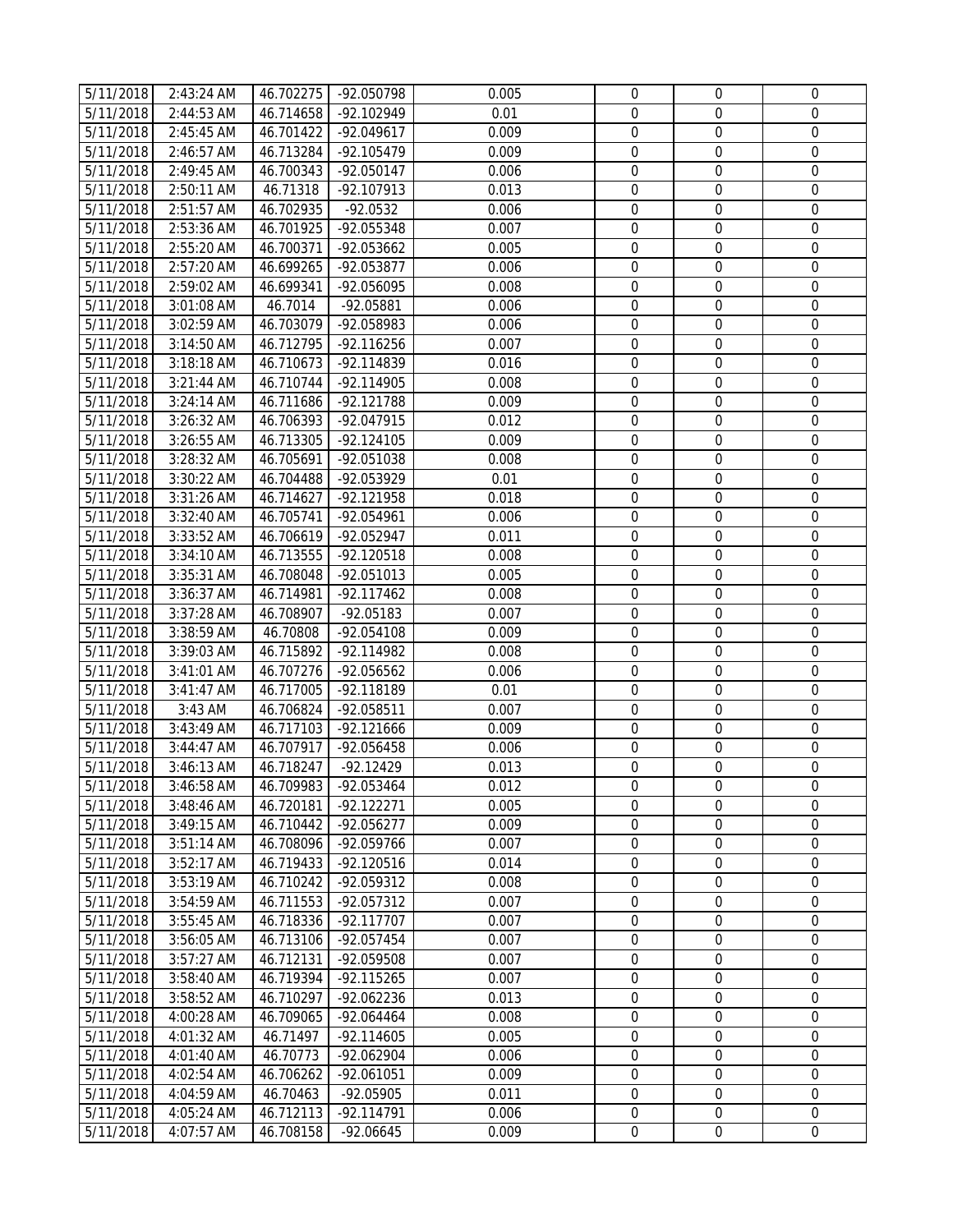| 5/11/2018 | 4:09:18 AM   | 46.70697  | -92.114857   | 0.006 | $\mathbf 0$      | $\mathbf{0}$     | 0                |
|-----------|--------------|-----------|--------------|-------|------------------|------------------|------------------|
| 5/11/2018 | 4:10:30 AM   | 46.71063  | $-92.069177$ | 0.01  | $\mathbf 0$      | $\mathbf{0}$     | $\mathbf{0}$     |
| 5/11/2018 | 4:11:46 AM   | 46.709782 | $-92.071575$ | 0.012 | $\mathbf 0$      | $\mathbf 0$      | $\boldsymbol{0}$ |
| 5/11/2018 | 4:12:33 AM   | 46.70607  | $-92.107253$ | 0.007 | $\mathbf 0$      | $\mathbf 0$      | $\mathbf 0$      |
| 5/11/2018 | 4:14:42 AM   | 46.711798 | -92.066485   | 0.007 | $\mathbf 0$      | $\mathbf 0$      | $\boldsymbol{0}$ |
| 5/11/2018 | 4:14:49 AM   | 46.702737 | $-92.10702$  | 0.006 | $\mathbf 0$      | $\mathbf 0$      | $\boldsymbol{0}$ |
| 5/11/2018 | 4:16:07 AM   | 46.713083 | -92.068187   | 0.008 | $\mathbf 0$      | $\mathbf 0$      | $\boldsymbol{0}$ |
| 5/11/2018 | $4:17:40$ AM | 46.711823 | -92.068015   | 0.011 | $\mathbf 0$      | $\boldsymbol{0}$ | $\mathbf 0$      |
| 5/11/2018 | 4:19:18 AM   | 46.711901 | -92.069495   | 0.008 | $\mathbf 0$      | $\mathbf 0$      | $\mathbf 0$      |
| 5/11/2018 | 4:20:43 AM   | 46.699103 | $-92.10563$  | 0.007 | $\mathbf 0$      | $\mathbf 0$      | $\mathbf 0$      |
| 5/11/2018 | 4:20:54 AM   | 46.712468 | -92.070901   | 0.007 | $\mathbf 0$      | $\mathbf 0$      | $\mathbf 0$      |
| 5/11/2018 | 4:22:45 AM   | 46.713347 | -92.073638   | 0.011 | $\boldsymbol{0}$ | $\boldsymbol{0}$ | $\mathbf 0$      |
| 5/11/2018 | 4:24:19 AM   | 46.71335  | -92.076638   | 0.008 | $\mathbf 0$      | $\mathbf 0$      | $\boldsymbol{0}$ |
| 5/11/2018 | 4:24:40 AM   | 46.695522 | $-92.105118$ | 0.004 | $\mathbf 0$      | $\mathbf 0$      | $\boldsymbol{0}$ |
| 5/11/2018 | 4:26:02 AM   | 46.714327 | -92.074335   | 0.012 | $\mathbf 0$      | $\boldsymbol{0}$ | 0                |
| 5/11/2018 | 4:27:39 AM   | 46.696711 | -92.099943   | 0.006 | $\boldsymbol{0}$ | $\boldsymbol{0}$ | 0                |
| 5/11/2018 | 4:27:44 AM   | 46.714081 | -92.071679   | 0.007 | $\boldsymbol{0}$ | $\boldsymbol{0}$ | $\boldsymbol{0}$ |
| 5/11/2018 | 4:30:03 AM   | 46.714929 | -92.074351   | 0.008 | $\mathbf 0$      | $\mathbf 0$      | $\mathbf 0$      |
| 5/11/2018 | 4:31:40 AM   | 46.715158 | $-92.076833$ | 0.009 | $\boldsymbol{0}$ | $\boldsymbol{0}$ | $\boldsymbol{0}$ |
| 5/11/2018 | 4:33:16 AM   | 46.716051 | -92.075617   | 0.011 | $\boldsymbol{0}$ | $\boldsymbol{0}$ | $\mathbf 0$      |
| 5/11/2018 | 4:35:11 AM   | 46.716035 | -92.073221   |       | $\mathbf 0$      | $\boldsymbol{0}$ | $\boldsymbol{0}$ |
| 5/11/2018 | 4:35:47 AM   | 46.716889 | -92.096502   | 0.007 | $\mathbf 0$      | $\boldsymbol{0}$ | $\boldsymbol{0}$ |
| 5/11/2018 | 4:36:58 AM   | 46.717055 | -92.071305   | 0.008 | $\mathbf 0$      | $\mathbf 0$      | $\boldsymbol{0}$ |
| 5/11/2018 | 4:37:23 AM   | 46.716948 | -92.09352    | 0.014 | $\boldsymbol{0}$ | $\boldsymbol{0}$ | 0                |
| 5/11/2018 | 4:39:37 AM   | 46.715995 | -92.09202    | 0.005 | $\mathbf 0$      | $\boldsymbol{0}$ | $\mathbf 0$      |
| 5/11/2018 | 4:41:01 AM   | 46.718514 | -92.073254   | 0.007 | $\mathbf 0$      | $\boldsymbol{0}$ | $\boldsymbol{0}$ |
| 5/11/2018 | 4:41:54 AM   | 46.720337 | $-92.075614$ | 0.008 | $\mathbf 0$      | $\boldsymbol{0}$ | $\mathbf 0$      |
| 5/11/2018 | 4:42:50 AM   | 46.717569 | -92.087596   | 0.015 | $\boldsymbol{0}$ | $\boldsymbol{0}$ | $\boldsymbol{0}$ |
| 5/11/2018 | 4:43:04 AM   | 46.720509 | -92.076822   | 0.014 | $\mathbf 0$      | $\mathbf 0$      | $\mathbf 0$      |
| 5/11/2018 | 4:45:08 AM   | 46.71902  | -92.075197   | 0.009 | $\boldsymbol{0}$ | $\boldsymbol{0}$ | $\boldsymbol{0}$ |
| 5/11/2018 | 4:45:44 AM   | 46.71947  | -92.090123   | 0.007 | $\boldsymbol{0}$ | $\boldsymbol{0}$ | $\boldsymbol{0}$ |
| 5/11/2018 | 4:47:49 AM   | 46.721318 | -92.073395   | 0.011 | $\boldsymbol{0}$ | $\boldsymbol{0}$ | $\boldsymbol{0}$ |
| 5/11/2018 | 4:48:58 AM   | 46.719447 | -92.070524   | 0.025 | $\mathbf 0$      | $\mathbf 0$      | $\mathbf 0$      |
| 5/11/2018 | 4:48:59 AM   | 46.719496 | -92.090138   | 0.007 | $\mathbf 0$      | $\boldsymbol{0}$ | $\boldsymbol{0}$ |
| 5/11/2018 | 4:50:38 AM   | 46.717503 | $-92.067273$ | 0.042 | $\mathbf 0$      | $\boldsymbol{0}$ | $\boldsymbol{0}$ |
| 5/11/2018 | 4:51:50 AM   | 46.715792 | -92.065136   | 0.016 | $\mathbf 0$      | $\mathbf 0$      | $\mathbf 0$      |
| 5/11/2018 | 4:53:19 AM   | 46.714504 | $-92.06511$  | 0.011 | 0                | 0                | 0                |
| 5/11/2018 | 4:54:18 AM   | 46.715838 | -92.105373   | 0.008 | $\Omega$         | $\Omega$         | $\mathbf 0$      |
| 5/11/2018 | 4:54:45 AM   | 46.713352 | -92.064397   | 0.01  | $\mathbf 0$      | $\mathbf 0$      | $\mathbf 0$      |
| 5/11/2018 | 4:56:05 AM   | 46.711233 | $-92.062221$ | 0.012 | $\mathbf 0$      | $\mathbf 0$      | 0                |
| 5/11/2018 | 4:56:53 AM   | 46.717093 | -92.107638   | 0.011 | $\mathbf 0$      | $\mathbf 0$      | $\mathbf 0$      |
| 5/11/2018 | 4:57:34 AM   | 46.712764 | -92.061806   | 0.009 | $\mathbf 0$      | $\mathbf 0$      | $\mathbf 0$      |
| 5/11/2018 | 4:59:13 AM   | 46.713666 | -92.059798   | 0.011 | $\mathbf 0$      | $\Omega$         | $\overline{0}$   |
| 5/11/2018 | 5:00:18 AM   | 46.718521 | $-92.105401$ | 0.008 | $\mathbf 0$      | $\mathbf 0$      | $\mathbf 0$      |
| 5/11/2018 | 5:00:21 AM   | 46.715109 | -92.059879   | 0.008 | $\boldsymbol{0}$ | $\boldsymbol{0}$ | $\mathbf 0$      |
| 5/11/2018 | 5:02:48 AM   | 46.716975 | $-92.102534$ | 0.007 | $\mathbf 0$      | $\mathbf 0$      | $\mathbf 0$      |
| 5/11/2018 | 5:05:01 AM   | 46.717035 | $-92.101136$ | 0.006 | $\mathbf 0$      | $\mathbf 0$      | $\boldsymbol{0}$ |
| 5/11/2018 | 5:07:59 AM   | 46.718273 | $-92.100911$ | 0.007 | $\boldsymbol{0}$ | $\boldsymbol{0}$ | 0                |
| 5/11/2018 | 5:10:32 AM   | 46.719412 | $-92.101695$ | 0.007 | $\boldsymbol{0}$ | $\boldsymbol{0}$ | $\boldsymbol{0}$ |
| 5/11/2018 | 5:14:45 AM   | 46.72225  | -92.105344   | 0.011 | $\overline{0}$   | $\boldsymbol{0}$ | 0                |
| 5/11/2018 | 5:17:44 AM   | 46.723211 | -92.106822   | 0.012 | $\mathbf 0$      | $\overline{0}$   | $\mathbf 0$      |
| 5/11/2018 | 5:20:18 AM   | 46.726518 | -92.106874   | 0.014 | $\mathbf 0$      | $\mathbf{0}$     | $\boldsymbol{0}$ |
| 5/11/2018 | 5:23:09 AM   | 46.726187 | $-92.102512$ | 0.007 | $\boldsymbol{0}$ | $\mathbf 0$      | $\mathbf 0$      |
| 5/11/2018 | 5:25:09 AM   | 46.724141 | $-92.102455$ | 0.012 | $\boldsymbol{0}$ | $\boldsymbol{0}$ | 0                |
| 5/11/2018 | 5:27:44 AM   | 46.721994 | $-92.101015$ | 0.014 | $\mathbf 0$      | $\mathbf 0$      | $\boldsymbol{0}$ |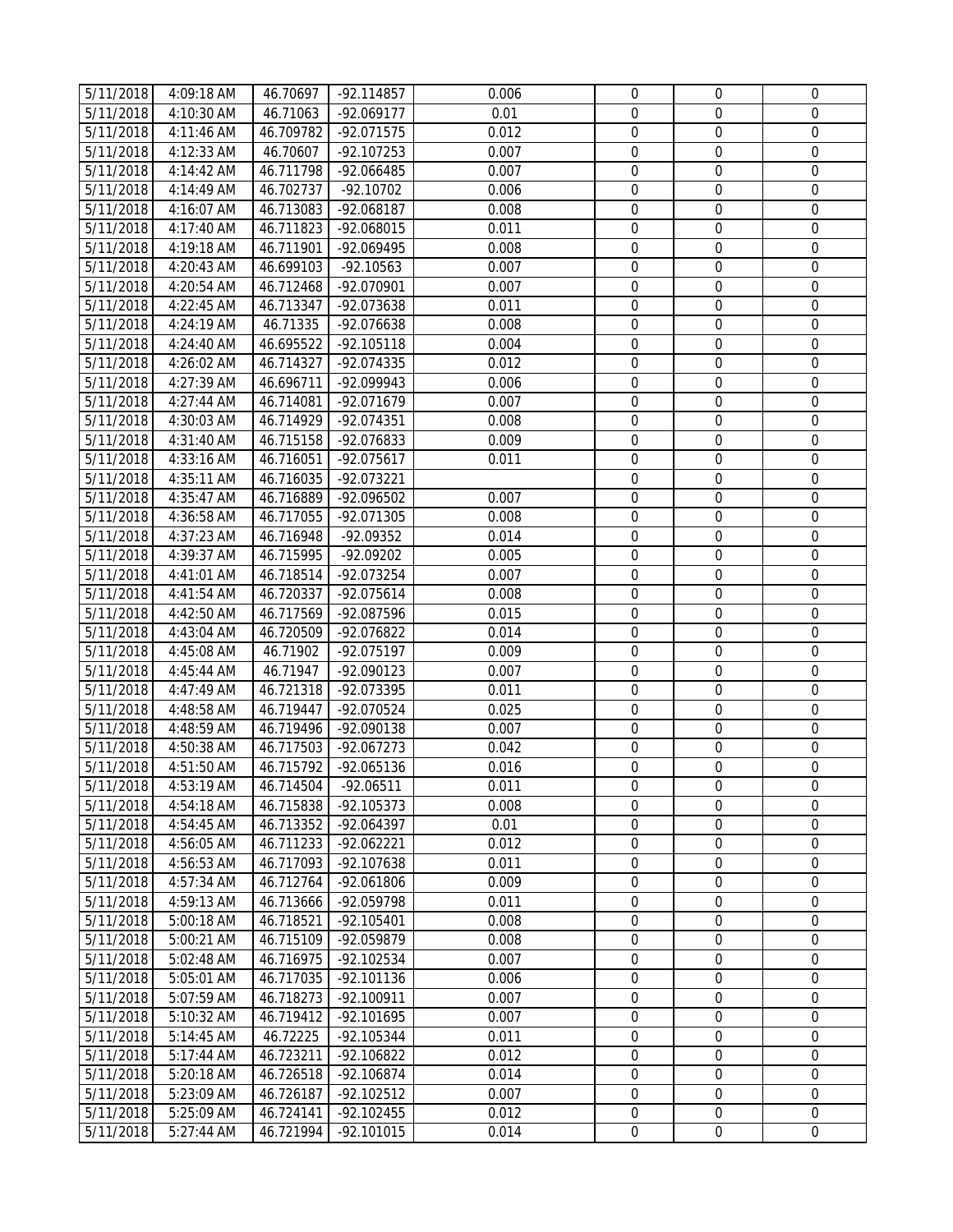| 5/11/2018              | 5:30:02 AM | 46.723128 | -92.098062   | 0.01  | $\mathbf 0$      | $\mathbf 0$      | 0                |
|------------------------|------------|-----------|--------------|-------|------------------|------------------|------------------|
| 5/11/2018              | 5:32:03 AM | 46.727314 | -92.097853   | 0.01  | $\mathbf 0$      | $\mathbf{0}$     | $\mathbf{0}$     |
| $\overline{5}/11/2018$ | 5:34:20 AM | 46.729161 | $-92.100735$ | 0.009 | $\mathbf 0$      | $\boldsymbol{0}$ | $\boldsymbol{0}$ |
| 5/11/2018              | 5:36:39 AM | 46.731369 | $-92.103561$ | 0.006 | $\mathbf 0$      | $\boldsymbol{0}$ | $\mathbf 0$      |
| 5/11/2018              | 5:38:21 AM | 46.731297 | -92.099082   | 0.009 | $\mathbf 0$      | $\boldsymbol{0}$ | $\boldsymbol{0}$ |
| 5/11/2018              | 5:48 AM    | 46.732339 | -92.096236   | 0.007 | $\mathbf 0$      | $\boldsymbol{0}$ | $\boldsymbol{0}$ |
| 5/11/2018              | 5:51:23 AM | 46.730061 | -92.093406   | 0.007 | $\mathbf 0$      | $\boldsymbol{0}$ | $\boldsymbol{0}$ |
| 5/11/2018              | 5:54:28 AM | 46.727684 | -92.087618   | 0.006 | $\mathbf 0$      | $\boldsymbol{0}$ | $\mathbf 0$      |
| 5/11/2018              | 5:58:26 AM | 46.726532 | -92.092128   | 0.007 | $\mathbf 0$      | $\mathbf 0$      | $\boldsymbol{0}$ |
| 5/11/2018              | 6:00:44 AM | 46.7242   | -92.090366   | 0.009 | $\mathbf 0$      | $\mathbf 0$      | $\mathbf 0$      |
| 5/11/2018              | 6:03:11 AM | 46.72265  | -92.086334   | 0.01  | $\mathbf 0$      | $\mathbf 0$      | 0                |
| 5/11/2018              | 6:06:10 AM | 46.720492 | -92.083375   | 0.006 | $\mathbf 0$      | $\boldsymbol{0}$ | $\mathbf 0$      |
| 5/11/2018              | 7:28:41 AM | 46.673573 | -92.096804   | 0.012 | $\mathbf 0$      | $\mathbf 0$      | $\boldsymbol{0}$ |
| 5/11/2018              | 7:30:10 AM | 46.707852 | $-92.08774$  | 0.008 | $\mathbf 0$      | $\boldsymbol{0}$ | 0                |
| 5/11/2018              | 7:34:25 AM | 46.673549 | -92.096849   | 0.012 | $\boldsymbol{0}$ | $\boldsymbol{0}$ | $\boldsymbol{0}$ |
| 5/11/2018              | 7:37:19 AM | 46.674897 | -92.099792   | 0.012 | $\boldsymbol{0}$ | $\boldsymbol{0}$ | $\boldsymbol{0}$ |
| 5/11/2018              | 7:38:14 AM | 46.707918 | -92.083964   | 0.008 | $\boldsymbol{0}$ | $\boldsymbol{0}$ | 0                |
| 5/11/2018              | 7:40:21 AM | 46.673514 | $-92.101962$ | 0.014 | $\mathbf 0$      | $\mathbf 0$      | $\boldsymbol{0}$ |
| 5/11/2018              | 7:41:35 AM | 46.709456 | -92.087558   | 0.006 | $\mathbf 0$      | $\boldsymbol{0}$ | $\mathbf 0$      |
| 5/11/2018              | 7:42:22 AM | 46.675014 | $-92.102741$ | 0.022 | $\boldsymbol{0}$ | $\boldsymbol{0}$ | $\boldsymbol{0}$ |
| 5/11/2018              | 7:45:28 AM | 46.670544 | -92.102863   | 0.015 | $\mathbf 0$      | $\boldsymbol{0}$ | $\boldsymbol{0}$ |
| 5/11/2018              | 7:47:19 AM | 46.668487 | -92.103306   | 0.014 | $\boldsymbol{0}$ | $\boldsymbol{0}$ | $\boldsymbol{0}$ |
| 5/11/2018              | 7:49:13 AM | 46.6685   | -92.103032   | 0.01  | $\mathbf 0$      | $\boldsymbol{0}$ | 0                |
| 5/11/2018              | 7:51:07 AM | 46.671517 | -92.101294   | 0.01  | $\boldsymbol{0}$ | $\boldsymbol{0}$ | 0                |
| 5/11/2018              | 7:53:05 AM | 46.672249 | -92.098486   | 0.01  | $\mathbf 0$      | $\mathbf 0$      | $\mathbf 0$      |
| 5/11/2018              | 7:53:42 AM | 46.710637 | -92.085605   | 0.006 | $\mathbf 0$      | 0                | $\mathbf 0$      |
| 5/11/2018              | 7:54:50 AM | 46.711458 | $-92.085161$ | 0.006 | $\mathbf 0$      | $\mathbf 0$      | 0                |
| 5/11/2018              | 7:55:26 AM | 46.668153 | -92.097972   | 0.008 | $\mathbf 0$      | $\boldsymbol{0}$ | 0                |
| 5/11/2018              | 7:55:46 AM | 46.71189  | -92.083747   | 0.007 | $\mathbf 0$      | $\mathbf 0$      | $\mathbf 0$      |
| 5/11/2018              | 7:56:43 AM | 46.712419 | -92.084877   | 0.006 | $\boldsymbol{0}$ | $\boldsymbol{0}$ | $\boldsymbol{0}$ |
| 5/11/2018              | 7:57:11 AM | 46.668115 | -92.094131   | 0.023 | $\boldsymbol{0}$ | $\boldsymbol{0}$ | $\boldsymbol{0}$ |
| 5/11/2018              | 7:57:48 AM | 46.711536 | -92.085968   | 0.006 | $\boldsymbol{0}$ | $\boldsymbol{0}$ | $\boldsymbol{0}$ |
| 5/11/2018              | 7:59:14 AM | 46.712611 | -92.08664    | 0.008 | $\mathbf 0$      | $\boldsymbol{0}$ | 0                |
| 5/11/2018              | 7:59:56 AM | 46.665811 | -92.095251   | 0.008 | $\boldsymbol{0}$ | $\boldsymbol{0}$ | 0                |
| 5/11/2018              | 8:00:43 AM | 46.714268 | -92.084875   | 0.006 | $\mathbf 0$      | $\boldsymbol{0}$ | $\boldsymbol{0}$ |
| 5/11/2018              | 8:00:49 AM | 46.665814 | -92.096576   | 0.01  | $\mathbf 0$      | $\mathbf 0$      | $\mathbf 0$      |
| 5/11/2018              | 8:02:46 AM | 46.718825 | -92.084466   | 0.006 | 0                | 0                | 0                |
| 5/11/2018              | 8:03:22 AM | 46.665778 | -92.098346   | 0.01  | $\Omega$         | $\Omega$         | 0                |
| 5/11/2018              | 8:05:37 AM | 46.66291  | -92.099828   | 0.005 | $\mathbf 0$      | $\mathbf 0$      | 0                |
| 5/11/2018              | 8:06:06 AM | 46.7197   | -92.09469    | 0.01  | $\mathbf 0$      | $\boldsymbol{0}$ | 0                |
| 5/11/2018              | 8:07:24 AM | 46.719787 | -92.096985   | 0.008 | $\mathbf 0$      | 0                | $\mathbf 0$      |
| 5/11/2018              | 8:08:16 AM | 46.658494 | -92.099862   | 0.006 | $\mathbf 0$      | $\mathbf 0$      | $\boldsymbol{0}$ |
| 5/11/2018              | 8:09:05 AM | 46.718806 | $-92.09652$  | 0.008 | $\Omega$         | $\Omega$         | $\mathbf 0$      |
| 5/11/2018              | 8:10:16 AM | 46.71877  | $-92.0928$   | 0.01  | $\mathbf 0$      | $\mathbf 0$      | 0                |
| 5/11/2018              | 8:10:22 AM | 46.657974 | $-92.103113$ | 0.013 | $\boldsymbol{0}$ | $\mathbf 0$      | $\mathbf 0$      |
| 5/11/2018              | 8:11:30 AM | 46.718065 | -92.092974   | 0.008 | $\mathbf 0$      | $\mathbf 0$      | $\boldsymbol{0}$ |
| 5/11/2018              | 8:11:47 AM | 46.656966 | $-92.101648$ | 0.005 | $\mathbf 0$      | $\mathbf 0$      | $\boldsymbol{0}$ |
| 5/11/2018              | 8:12:36 AM | 46.717874 | -92.095691   | 0.01  | $\boldsymbol{0}$ | $\boldsymbol{0}$ | $\boldsymbol{0}$ |
| 5/11/2018              | 8:12:54 AM | 46.658139 | $-92.101398$ | 0.006 | $\boldsymbol{0}$ | $\boldsymbol{0}$ | $\boldsymbol{0}$ |
| 5/11/2018              | 8:13:39 AM | 46.717979 | -92.097834   | 0.008 | $\boldsymbol{0}$ | $\boldsymbol{0}$ | $\boldsymbol{0}$ |
| 5/11/2018              | 8:14:05 AM | 46.659954 | $-92.1013$   | 0.008 | $\mathbf 0$      | $\mathbf 0$      | $\boldsymbol{0}$ |
| 5/11/2018              | 8:15:11 AM | 46.717229 | -92.096698   | 0.009 | $\boldsymbol{0}$ | $\boldsymbol{0}$ | $\boldsymbol{0}$ |
| 5/11/2018              | 8:15:48 AM | 46.662109 | $-92.101065$ | 0.01  | $\mathbf 0$      | $\mathbf 0$      | $\boldsymbol{0}$ |
| 5/11/2018              | 8:16:26 AM | 46.71704  | -92.092491   | 0.007 | $\boldsymbol{0}$ | $\boldsymbol{0}$ | 0                |
| 5/11/2018              | 8:17:25 AM | 46.716044 | -92.092894   | 0.008 | $\mathbf 0$      | $\boldsymbol{0}$ | $\boldsymbol{0}$ |
|                        |            |           |              |       |                  |                  |                  |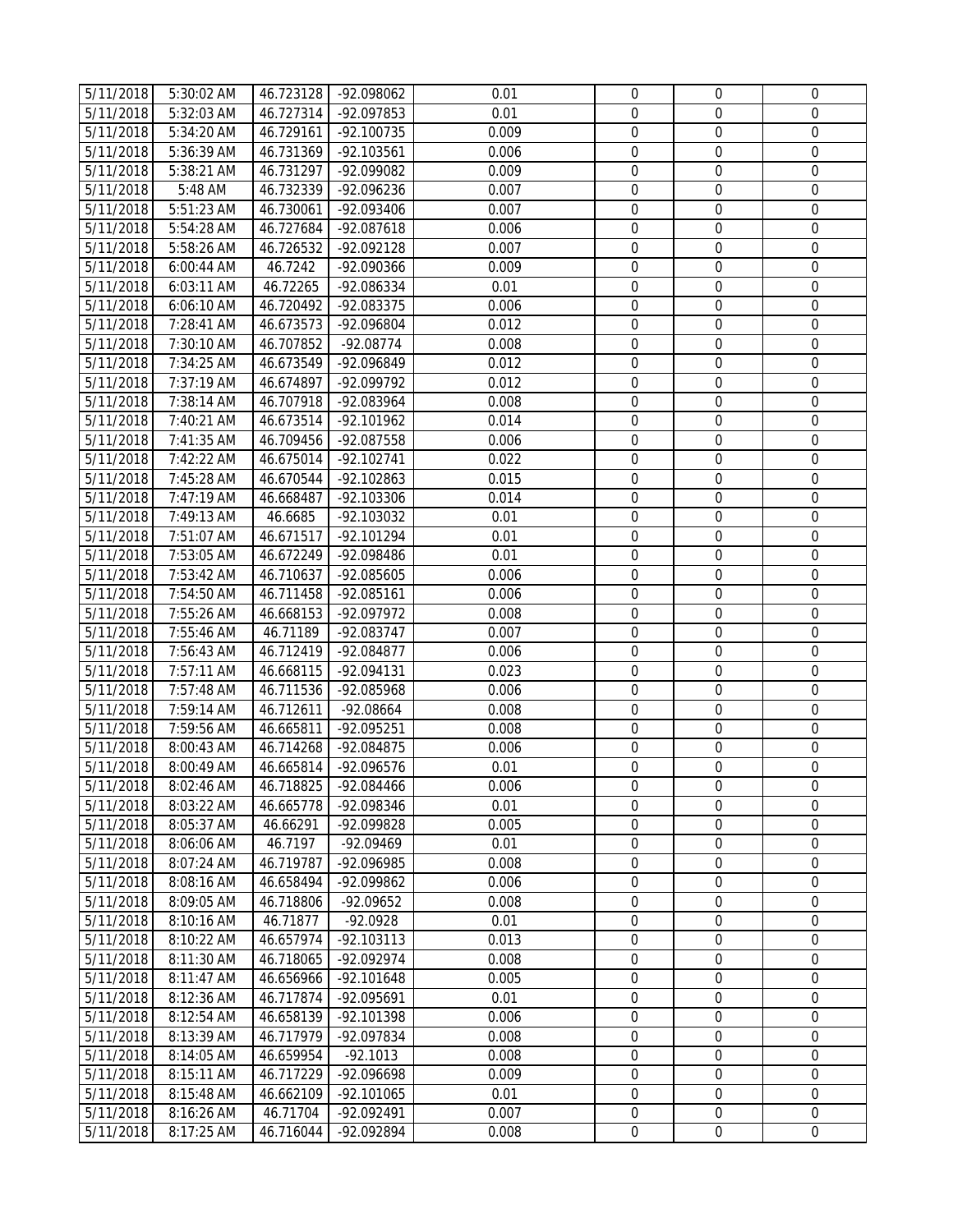| 5/11/2018 | 8:17:58 AM   | 46.663903 | -92.102919   | 0.006 | $\mathbf 0$      | $\mathbf{0}$     | 0                |
|-----------|--------------|-----------|--------------|-------|------------------|------------------|------------------|
| 5/11/2018 | 8:18:40 AM   | 46.716128 | -92.095423   | 0.008 | $\mathbf 0$      | $\mathbf{0}$     | $\mathbf{0}$     |
| 5/11/2018 | 8:19:37 AM   | 46.7161   | -92.097394   | 0.008 | $\mathbf 0$      | $\mathbf{0}$     | $\boldsymbol{0}$ |
| 5/11/2018 | 8:20:37 AM   | 46.65967  | -92.102842   | 0.006 | $\mathbf 0$      | $\mathbf 0$      | $\mathbf 0$      |
| 5/11/2018 | 8:20:59 AM   | 46.715168 | -92.096762   | 0.007 | $\mathbf 0$      | $\mathbf 0$      | $\boldsymbol{0}$ |
| 5/11/2018 | $8:21:58$ AM | 46.715351 | -92.094718   | 0.007 | $\mathbf 0$      | $\mathbf 0$      | $\boldsymbol{0}$ |
| 5/11/2018 | 8:23:06 AM   | 46.715227 | -92.091997   | 0.007 | $\mathbf 0$      | $\mathbf 0$      | $\boldsymbol{0}$ |
| 5/11/2018 | 8:24:27 AM   | 46.715157 | -92.089332   | 0.008 | $\mathbf 0$      | $\boldsymbol{0}$ | $\mathbf 0$      |
| 5/11/2018 | 8:24:43 AM   | 46.655668 | -92.106372   | 0.03  | $\mathbf 0$      | $\mathbf 0$      | $\mathbf 0$      |
| 5/11/2018 | 8:25:27 AM   | 46.714344 | -92.088829   | 0.008 | $\mathbf 0$      | $\mathbf 0$      | $\mathbf 0$      |
| 5/11/2018 | 8:27:31 AM   | 46.714352 | -92.090957   | 0.007 | $\mathbf 0$      | $\mathbf 0$      | $\mathbf 0$      |
| 5/11/2018 | 8:27:31 AM   | 46.656074 | -92.106534   | 0.02  | $\boldsymbol{0}$ | $\boldsymbol{0}$ | $\mathbf 0$      |
| 5/11/2018 | 8:28:32 AM   | 46.714445 | -92.093016   | 0.009 | $\mathbf 0$      | $\mathbf 0$      | $\mathbf 0$      |
| 5/11/2018 | 8:29:12 AM   | 46.71425  | -92.094695   | 0.01  | $\mathbf 0$      | $\mathbf 0$      | $\boldsymbol{0}$ |
| 5/11/2018 | 8:29:49 AM   | 46.714859 | -92.096803   | 0.009 | $\overline{0}$   | $\boldsymbol{0}$ | $\boldsymbol{0}$ |
| 5/11/2018 | 8:32:05 AM   | 46.663274 | -92.105847   |       | $\boldsymbol{0}$ | $\boldsymbol{0}$ | 0                |
| 5/11/2018 | 8:33:04 AM   | 46.713034 | -92.093571   | 0.007 | $\boldsymbol{0}$ | $\boldsymbol{0}$ | $\boldsymbol{0}$ |
| 5/11/2018 | 8:36:04 AM   | 46.666591 | $-92.10743$  | 0.014 | $\mathbf 0$      | $\mathbf 0$      | $\mathbf 0$      |
| 5/11/2018 | 8:39:43 AM   | 46.712344 | -92.088281   | 0.006 | $\boldsymbol{0}$ | $\boldsymbol{0}$ | $\boldsymbol{0}$ |
| 5/11/2018 | 8:40:27 AM   | 46.712659 | -92.090267   | 0.008 | $\boldsymbol{0}$ | $\boldsymbol{0}$ | $\mathbf 0$      |
| 5/11/2018 | 8:41:10 AM   | 46.712491 | $-92.09215$  | 0.006 | $\mathbf 0$      | $\boldsymbol{0}$ | $\boldsymbol{0}$ |
| 5/11/2018 | 8:42:31 AM   | 46.668486 | $-92.107265$ | 0.005 | $\mathbf 0$      | $\boldsymbol{0}$ | $\boldsymbol{0}$ |
| 5/11/2018 | 8:42:33 AM   | 46.711658 | $-92.09125$  | 0.007 | $\mathbf 0$      | $\mathbf 0$      | $\boldsymbol{0}$ |
| 5/11/2018 | 8:43:56 AM   | 46.711534 | $-92.08691$  | 0.006 | $\boldsymbol{0}$ | $\boldsymbol{0}$ | 0                |
| 5/11/2018 | 8:44:50 AM   | 46.672051 | -92.107215   | 0.006 | $\mathbf 0$      | $\boldsymbol{0}$ | 0                |
| 5/11/2018 | 8:46:05 AM   | 46.711669 | -92.094308   | 0.007 | $\mathbf 0$      | $\boldsymbol{0}$ | $\mathbf 0$      |
| 5/11/2018 | 8:47:07 AM   | 46.711592 | -92.096339   | 0.007 | $\mathbf 0$      | $\boldsymbol{0}$ | $\mathbf 0$      |
| 5/11/2018 | 8:47:30 AM   | 46.675919 | -92.106036   | 0.005 | $\boldsymbol{0}$ | $\boldsymbol{0}$ | $\boldsymbol{0}$ |
| 5/11/2018 | 8:48:01 AM   | 46.711622 | $-92.09772$  | 0.007 | $\mathbf 0$      | $\mathbf 0$      | $\mathbf 0$      |
| 5/11/2018 | 8:48:42 AM   | 46.71085  | -92.097089   | 0.006 | $\boldsymbol{0}$ | $\boldsymbol{0}$ | $\boldsymbol{0}$ |
| 5/11/2018 | 8:48:57 AM   | 46.673683 | $-92.105672$ | 0.007 | $\boldsymbol{0}$ | $\boldsymbol{0}$ | $\boldsymbol{0}$ |
| 5/11/2018 | 8:49:42 AM   | 46.709884 | -92.097152   | 0.006 | $\boldsymbol{0}$ | $\boldsymbol{0}$ | $\boldsymbol{0}$ |
| 5/11/2018 | 8:50:28 AM   | 46.708766 | -92.097249   | 0.011 | $\mathbf 0$      | $\mathbf 0$      | $\mathbf 0$      |
| 5/11/2018 | 8:51:18 AM   | 46.707441 | -92.096514   | 0.009 | $\overline{0}$   | $\boldsymbol{0}$ | $\boldsymbol{0}$ |
| 5/11/2018 | 8:52:29 AM   | 46.707695 | -92.09795    | 0.007 | $\overline{0}$   | $\boldsymbol{0}$ | $\boldsymbol{0}$ |
| 5/11/2018 | 8:53:16 AM   | 46.70812  | -92.099372   | 0.008 | $\mathbf 0$      | $\mathbf 0$      | $\mathbf 0$      |
| 5/11/2018 | 8:54:17 AM   | 46.707894 | $-92.10221$  | 0.008 | 0                | 0                | 0                |
| 5/11/2018 | 8:55:09 AM   | 46.707866 | -92.103785   | 0.007 | $\Omega$         | $\Omega$         | $\mathbf 0$      |
| 5/11/2018 | 8:55:52 AM   | 46.708483 | $-92.105001$ | 0.007 | $\mathbf 0$      | $\mathbf 0$      | $\mathbf 0$      |
| 5/11/2018 | 8:57:14 AM   | 46.707598 | $-92.108165$ | 0.009 | $\mathbf 0$      | $\mathbf 0$      | 0                |
| 5/11/2018 | 8:58:53 AM   | 46.706183 | $-92.106119$ | 0.007 | $\mathbf 0$      | $\mathbf 0$      | $\mathbf 0$      |
| 5/11/2018 | 9:00:46 AM   | 46.707832 | $-92.10282$  | 0.007 | $\mathbf 0$      | $\mathbf 0$      | $\mathbf 0$      |
| 5/11/2018 | 9:01:40 AM   | 46.707739 | -92.100335   | 0.007 | $\mathbf 0$      | $\Omega$         | $\mathbf 0$      |
| 5/11/2018 | 9:03:15 AM   | 46.669368 | -92.081298   | 0.02  | $\mathbf 0$      | $\mathbf 0$      | $\mathbf 0$      |
| 5/11/2018 | 9:04:13 AM   | 46.707088 | $-92.100019$ | 0.007 | $\boldsymbol{0}$ | $\boldsymbol{0}$ | $\mathbf 0$      |
| 5/11/2018 | 9:06:36 AM   | 46.667326 | -92.079124   | 0.007 | $\mathbf 0$      | $\mathbf 0$      | $\mathbf 0$      |
| 5/11/2018 | 9:06:42 AM   | 46.709407 | -92.098804   | 0.007 | $\mathbf 0$      | $\mathbf 0$      | $\boldsymbol{0}$ |
| 5/11/2018 | 9:07:53 AM   | 46.709623 | -92.100699   | 0.009 | $\boldsymbol{0}$ | $\boldsymbol{0}$ | 0                |
| 5/11/2018 | 9:08:53 AM   | 46.709345 | -92.103726   | 0.006 | $\boldsymbol{0}$ | $\boldsymbol{0}$ | $\boldsymbol{0}$ |
| 5/11/2018 | 9:09:10 AM   | 46.66801  | -92.071929   | 0.004 | $\overline{0}$   | $\boldsymbol{0}$ | 0                |
| 5/11/2018 | 9:09:56 AM   | 46.710944 | $-92.101905$ | 0.007 | $\mathbf 0$      | $\overline{0}$   | 0                |
| 5/11/2018 | 9:10:16 AM   | 46.667989 | -92.075902   | 0.007 | $\mathbf 0$      | $\mathbf{0}$     | $\boldsymbol{0}$ |
| 5/11/2018 | 9:10:47 AM   | 46.710957 | -92.098199   | 0.01  | $\boldsymbol{0}$ | $\boldsymbol{0}$ | $\boldsymbol{0}$ |
| 5/11/2018 | 9:11:38 AM   | 46.712059 | -92.099265   | 0.009 | $\boldsymbol{0}$ | $\boldsymbol{0}$ | 0                |
| 5/11/2018 | 9:12:32 AM   | 46.712073 | $-92.101317$ | 0.007 | $\mathbf 0$      | $\mathbf 0$      | $\boldsymbol{0}$ |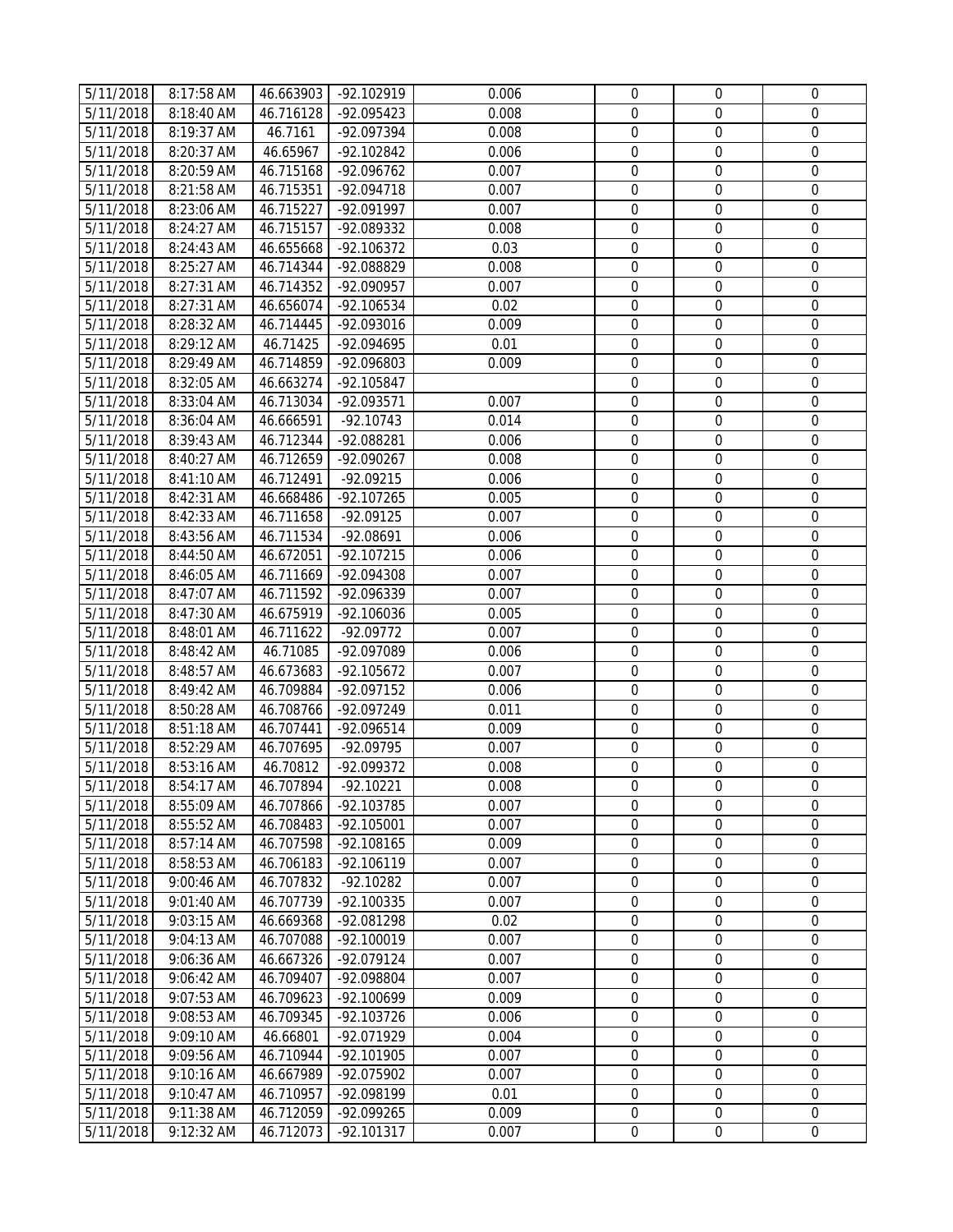| 5/11/2018              | 9:13:05 AM                 | 46.668057              | -92.076087                 | 0.007          | $\mathbf 0$                   | 0                               | 0                                    |
|------------------------|----------------------------|------------------------|----------------------------|----------------|-------------------------------|---------------------------------|--------------------------------------|
| 5/11/2018              | $9:13:26$ AM               | 46.712194              | $-92.102436$               | 0.009          | $\mathbf 0$                   | $\mathbf{0}$                    | $\boldsymbol{0}$                     |
| 5/11/2018              | 9:15:12 AM                 | 46.714698              | $-92.103013$               | 0.007          | $\mathbf 0$                   | $\mathbf 0$                     | $\mathbf 0$                          |
| 5/11/2018              | 9:17:10 AM                 | 46.71379               | $-92.100913$               | 0.009          | $\mathbf 0$                   | $\mathbf 0$                     | $\boldsymbol{0}$                     |
| 5/11/2018              | 9:18:10 AM                 | 46.714235              | -92.099325                 | 0.008          | $\mathbf 0$                   | $\mathbf 0$                     | $\boldsymbol{0}$                     |
| 5/11/2018              | 9:18:44 AM                 | 46.663566              | -92.057248                 | 0.007          | $\mathbf 0$                   | $\mathbf 0$                     | $\boldsymbol{0}$                     |
| 5/11/2018              | $9:19:46$ AM               | 46.715778              | -92.099156                 | 0.01           | $\mathbf 0$                   | $\boldsymbol{0}$                | $\mathbf 0$                          |
| 5/11/2018              | 9:20:23 AM                 | 46.715936              | -92.101598                 | 0.008          | $\mathbf 0$                   | $\mathbf 0$                     | $\mathbf 0$                          |
| 5/11/2018              | 9:21:02 AM                 | 46.676733              | $-92.03765$                | 0.005          | $\mathbf 0$                   | $\mathbf 0$                     | $\mathbf 0$                          |
| 5/11/2018              | 9:22:10 AM                 | 46.679988              | $-92.04008$                | 0.006          | $\mathbf 0$                   | $\mathbf 0$                     | $\boldsymbol{0}$                     |
| 5/11/2018              | 9:22:34 AM                 | 46.715843              | -92.101588                 | 0.012          | $\mathbf 0$                   | $\boldsymbol{0}$                | $\mathbf 0$                          |
| 5/11/2018              | 9:25:45 AM                 | 46.68497               | -92.030471                 | 0.003          | $\mathbf 0$                   | $\mathbf 0$                     | $\boldsymbol{0}$                     |
| 5/11/2018              | 9:26:15 AM                 | 46.715942              | $-92.101124$               | 0.007          | $\mathbf 0$                   | $\mathbf 0$                     | $\boldsymbol{0}$                     |
| 5/11/2018              | 9:27:53 AM                 | 46.685718              | -92.031413                 | 0.006          | $\boldsymbol{0}$              | $\boldsymbol{0}$                | $\boldsymbol{0}$                     |
| 5/11/2018              | 9:29:24 AM                 | 46.717131              | -92.098492                 | 0.008          | $\boldsymbol{0}$              | $\boldsymbol{0}$                | 0                                    |
| 5/11/2018              | 9:30:41 AM                 | 46.71705               | -92.099836                 | 0.009          | $\overline{0}$                | $\boldsymbol{0}$                | 0                                    |
| 5/11/2018              | 9:31:52 AM                 | 46.717072              | -92.103205                 | 0.008          | $\mathbf 0$                   | $\mathbf 0$                     | 0                                    |
| 5/11/2018              | 9:33:50 AM                 | 46.718154              | $-92.102573$               | 0.01           | $\overline{0}$                | $\mathbf{0}$                    | $\boldsymbol{0}$                     |
| 5/11/2018              | 9:35:03 AM                 | 46.718055              | -92.099515                 | 0.007          | $\boldsymbol{0}$              | $\boldsymbol{0}$                | $\mathbf 0$                          |
| 5/11/2018              | $9:36:11$ AM               | 46.71862               | -92.097833                 | 0.011          | $\boldsymbol{0}$              | $\boldsymbol{0}$                | $\boldsymbol{0}$                     |
| 5/11/2018              | 9:36:50 AM                 | 46.689331              | -92.032872                 | 0.005          | $\mathbf 0$                   | $\boldsymbol{0}$                | $\boldsymbol{0}$                     |
| 5/11/2018              | 9:36:58 AM                 | 46.718989              | -92.099016                 | 0.013          | $\mathbf 0$                   | $\mathbf 0$                     | 0                                    |
| 5/11/2018              | 9:39:27 AM                 | 46.686624              | $-92.029011$               | 0.019          | $\boldsymbol{0}$              | $\boldsymbol{0}$                | 0                                    |
| 5/11/2018              | 9:41:55 AM                 | 46.68902               | -92.030352                 | 0.005          | $\mathbf 0$                   | $\boldsymbol{0}$                | $\mathbf 0$                          |
| 5/11/2018              | 9:44:29 AM                 | 46.720218              | -92.101949                 | 0.014          | $\mathbf 0$                   | $\boldsymbol{0}$                | 0                                    |
| 5/11/2018              | 9:44:37 AM                 | 46.690555              | -92.030512                 | 0.422          | $\mathbf 0$                   | $\mathbf 0$                     | 0                                    |
| 5/11/2018              | 9:45:48 AM                 | 46.718509              | -92.103477                 | 0.015          | $\mathbf 0$                   | $\boldsymbol{0}$                | $\boldsymbol{0}$                     |
| 5/11/2018              | 9:48:19 AM                 | 46.687228              | -92.022887                 | 0.007          | $\boldsymbol{0}$              | $\boldsymbol{0}$                | $\mathbf 0$                          |
| 5/11/2018              | 9:50:13 AM                 | 46.685662              | -92.022377                 | 0.012          | $\mathbf 0$                   | $\boldsymbol{0}$                | $\boldsymbol{0}$                     |
| 5/11/2018              | 9:52:59 AM                 | 46.68267               | -92.018702                 | 0.005          |                               | $\boldsymbol{0}$                | 0                                    |
| 5/11/2018              | 9:57:31 AM                 | 46.676504              | -92.010299                 | 0.007          | $\overline{0}$                | $\boldsymbol{0}$                | 0                                    |
| 5/11/2018              | 9:58:42 AM                 | 46.675036              | -92.008743                 | 0.007          | $\mathbf 0$                   | $\mathbf 0$                     | $\boldsymbol{0}$                     |
| 5/11/2018              | 9:59:47 AM                 | 46.673831              | -92.007128                 | 0.007          | $\overline{0}$                | $\boldsymbol{0}$                | $\boldsymbol{0}$                     |
| 5/11/2018              | 10:02:06 AM                | 46.672037              | -92.00499                  | 0.007          | $\overline{0}$                | $\boldsymbol{0}$                | $\boldsymbol{0}$<br>$\boldsymbol{0}$ |
| 5/11/2018<br>5/11/2018 | 10:03:02 AM<br>10:07:46 AM | 46.672293<br>46.674713 | $-92.007615$<br>-92.006196 | 0.007<br>0.006 | $\overline{0}$<br>$\mathbf 0$ | $\boldsymbol{0}$<br>$\mathbf 0$ | $\mathbf 0$                          |
| 5/11/2018              | 10:09:16 AM                | 46.676105              | -92.006628                 | 0.007          | $\mathbf 0$                   | $\mathbf 0$                     | 0                                    |
| 5/11/2018              | 10:10:22 AM                | 46.702686              | -92.099044                 | 0.006          | $\Omega$                      | $\mathbf 0$                     | $\Omega$                             |
| 5/11/2018              | 10:11:35 AM                | 46.677374              | -92.008299                 | 0.007          | $\mathbf 0$                   | $\mathbf 0$                     | $\boldsymbol{0}$                     |
| 5/11/2018              | 10:11:54 AM                | 46.701387              | -92.099502                 | 0.006          | $\mathbf 0$                   | $\mathbf 0$                     | 0                                    |
| 5/11/2018              | 10:13:04 AM                | 46.703808              | -92.099573                 | 0.006          | $\mathbf 0$                   | $\mathbf 0$                     | $\mathbf 0$                          |
| 5/11/2018              | 10:13:51 AM                | 46.679586              | $-92.00749$                | 0.007          | $\Omega$                      | $\Omega$                        | $\mathbf 0$                          |
| 5/11/2018              | 10:14:49 AM                | 46.706133              | -92.099699                 | 0.006          | $\mathbf 0$                   | $\mathbf 0$                     | $\mathbf 0$                          |
| 5/11/2018              | 10:15:40 AM                | 46.680486              | $-92.006613$               | 0.007          | $\mathbf 0$                   | $\boldsymbol{0}$                | $\mathbf 0$                          |
| 5/11/2018              | 10:17:12 AM                | 46.681912              | -92.006631                 | 0.007          | $\mathbf 0$                   | $\mathbf 0$                     | $\mathbf 0$                          |
| 5/11/2018              | 10:19:19 AM                | 46.692662              | $-92.104636$               | 0.009          | $\mathbf 0$                   | $\mathbf 0$                     | $\boldsymbol{0}$                     |
| 5/11/2018              | 10:20:06 AM                | 46.681962              | -92.010276                 | 0.009          | $\boldsymbol{0}$              | $\boldsymbol{0}$                | $\boldsymbol{0}$                     |
| 5/11/2018              | 10:20:50 AM                | 46.692622              | $-92.106622$               | 0.007          | $\boldsymbol{0}$              | $\boldsymbol{0}$                | $\mathbf 0$                          |
| 5/11/2018              | 10:21:51 AM                | 46.692223              | $-92.1087$                 | 0.007          | $\mathbf 0$                   | $\boldsymbol{0}$                | $\boldsymbol{0}$                     |
| 5/11/2018              | 10:22:02 AM                | 46.686191              | -92.017748                 | 0.01           | $\mathbf 0$                   | $\mathbf{0}$                    | $\mathbf{0}$                         |
| 5/11/2018              | 10:22:53 AM                | 46.691444              | $-92.107432$               | 0.007          | $\mathbf 0$                   | $\mathbf{0}$                    | $\boldsymbol{0}$                     |
| 5/11/2018              | 10:24:30 AM                | 46.690435              | $-92.105251$               | 0.007          | $\mathbf 0$                   | $\mathbf 0$                     | $\mathbf 0$                          |
| 5/11/2018              | 10:24:52 AM                | 46.69001               | -92.02259                  | 0.011          | $\mathbf 0$                   | $\mathbf 0$                     | $\boldsymbol{0}$                     |
| 5/11/2018              | 10:25:18 AM                | 46.689421              | $-92.105158$               | 0.007          | $\mathbf 0$                   | $\mathbf 0$                     | $\boldsymbol{0}$                     |
| 5/11/2018              | 10:26:12 AM                | 46.688444              | -92.022133                 | 0.009          | $\mathbf 0$                   | $\boldsymbol{0}$                | 0                                    |
|                        |                            |                        |                            |                |                               |                                 |                                      |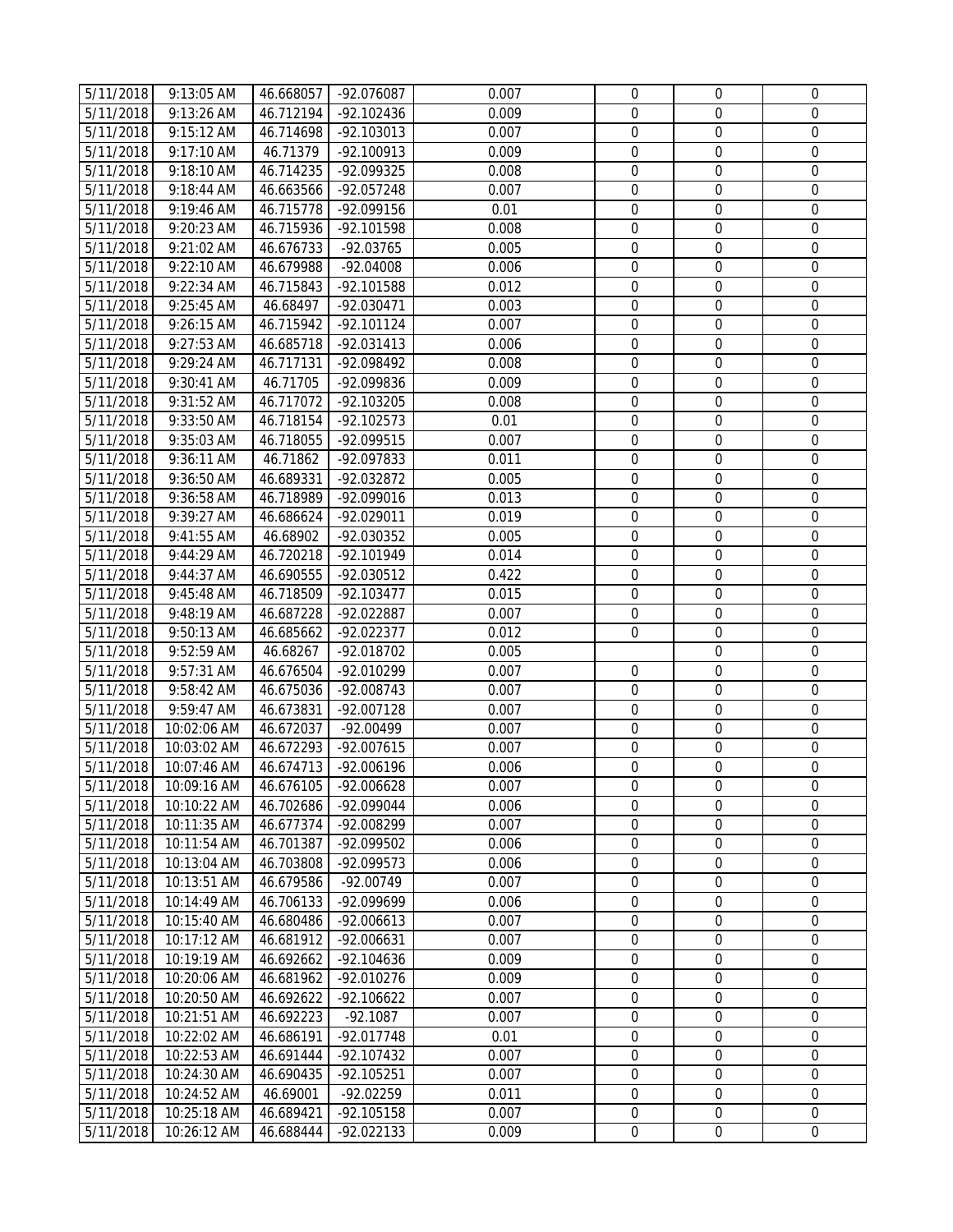| 5/11/2018              | 10:26:22 AM | 46.689354 | $-92.107466$ | 0.007 | $\mathbf{0}$     | $\mathbf 0$      | $\mathbf 0$      |
|------------------------|-------------|-----------|--------------|-------|------------------|------------------|------------------|
| 5/11/2018              | 10:27:44 AM | 46.689989 | $-92.107722$ | 0.007 | $\mathbf{0}$     | $\boldsymbol{0}$ | 0                |
| 5/11/2018              | 10:27:54 AM | 46.686651 | -92.020269   | 0.01  | $\mathbf 0$      | $\boldsymbol{0}$ | $\mathbf 0$      |
| 5/11/2018              | 10:28:47 AM | 46.6906   | -92.107192   | 0.007 | $\mathbf 0$      | $\boldsymbol{0}$ | $\mathbf 0$      |
| 5/11/2018              | 10:29:56 AM | 46.691171 | -92.105985   | 0.007 | $\mathbf 0$      | $\mathbf 0$      | $\boldsymbol{0}$ |
| 5/11/2018              | 10:30:59 AM | 46.6903   | -92.022918   | 0.018 | $\mathbf 0$      | $\boldsymbol{0}$ | $\boldsymbol{0}$ |
| 5/11/2018              | 10:31:46 AM | 46.693109 | $-92.104927$ | 0.007 | $\mathbf 0$      | $\mathbf 0$      | $\mathbf 0$      |
| 5/11/2018              | 10:33:10 AM | 46.694714 | -92.104878   | 0.008 | $\mathbf 0$      | $\mathbf 0$      | 0                |
| 5/11/2018              | 10:34:29 AM | 46.695938 | $-92.106264$ | 0.007 | $\mathbf 0$      | $\mathbf 0$      | 0                |
| 5/11/2018              | 10:36:06 AM | 46.698844 | -92.105257   | 0.007 | $\mathbf{0}$     | $\mathbf 0$      | 0                |
| 5/11/2018              | 10:38:26 AM | 46.700027 | -92.108034   | 0.007 | $\mathbf 0$      | $\boldsymbol{0}$ | $\mathbf 0$      |
| 5/11/2018              | 10:40:43 AM | 46.700562 | $-92.101505$ | 0.007 | $\mathbf 0$      | $\boldsymbol{0}$ | 0                |
| 5/11/2018              | 10:42:20 AM | 46.696737 | $-92.101235$ | 0.009 | $\mathbf 0$      | $\boldsymbol{0}$ | 0                |
| 5/11/2018              | 10:44:36 AM | 46.695316 | -92.101597   | 0.008 | $\boldsymbol{0}$ | $\boldsymbol{0}$ | 0                |
| 5/11/2018              | 10:45:49 AM | 46.697033 | -92.099206   | 0.009 | $\boldsymbol{0}$ | $\boldsymbol{0}$ | $\boldsymbol{0}$ |
| 5/11/2018              | 10:47:04 AM | 46.700225 | -92.097583   | 0.007 | $\boldsymbol{0}$ | $\boldsymbol{0}$ | $\boldsymbol{0}$ |
| 5/11/2018              | 10:47:56 AM | 46.700105 | -92.094769   | 0.009 | $\boldsymbol{0}$ | $\mathbf 0$      | 0                |
| 5/11/2018              | 10:49:19 AM | 46.702265 | -92.093662   | 0.007 | $\boldsymbol{0}$ | $\boldsymbol{0}$ | 0                |
| 5/11/2018              | 10:50:47 AM | 46.701712 | $-92.096117$ | 0.007 | $\mathbf 0$      | $\boldsymbol{0}$ | 0                |
| 5/11/2018              | 10:52:15 AM | 46.7014   | -92.096531   | 0.007 | $\mathbf 0$      | $\boldsymbol{0}$ | 0                |
| 5/11/2018              | 10:53:36 AM | 46.699222 | -92.096781   | 0.006 | $\boldsymbol{0}$ | $\boldsymbol{0}$ | 0                |
| 5/11/2018              | 10:55:23 AM | 46.7014   | $-92.09746$  | 0.007 | $\mathbf 0$      | $\mathbf 0$      | 0                |
| 5/11/2018              | 10:56:49 AM | 46.702459 | -92.099008   | 0.008 | $\mathbf 0$      | 0                | 0                |
| 5/11/2018              | 10:57:55 AM | 46.701263 | -92.09963    | 0.006 | $\boldsymbol{0}$ | $\mathbf 0$      | 0                |
| 5/11/2018              | 10:59:36 AM | 46.701793 | $-92.100356$ | 0.007 | $\mathbf 0$      | $\boldsymbol{0}$ | $\boldsymbol{0}$ |
| 5/11/2018              | 11:00:53 AM | 46.700319 | $-92.101107$ | 0.007 | $\mathbf 0$      | $\mathbf 0$      | 0                |
| 5/11/2018              | 11:02:12 AM | 46.701832 | $-92.10241$  | 0.007 | $\boldsymbol{0}$ | $\boldsymbol{0}$ | 0                |
| 5/11/2018              | 11:06:09 AM | 46.703989 | $-92.102472$ | 0.006 | $\boldsymbol{0}$ | $\mathbf 0$      | $\mathbf 0$      |
| 5/11/2018              | 11:07:51 AM | 46.705847 | $-92.101155$ | 0.006 | $\boldsymbol{0}$ | $\boldsymbol{0}$ | 0                |
| 5/11/2018              | 11:14:03 AM | 46.703573 | -92.100994   | 0.007 | $\boldsymbol{0}$ | $\boldsymbol{0}$ | 0                |
| 5/11/2018              | 11:15:14 AM | 46.702543 | -92.101234   | 0.007 | $\boldsymbol{0}$ | $\boldsymbol{0}$ | $\boldsymbol{0}$ |
| 5/11/2018              | 11:16:14 AM | 46.703632 | -92.099575   | 0.007 | $\mathbf 0$      | $\mathbf 0$      | $\mathbf 0$      |
| 5/11/2018              | 11:17:53 AM | 46.705803 | -92.099826   | 0.006 | $\boldsymbol{0}$ | $\boldsymbol{0}$ | $\boldsymbol{0}$ |
| 5/11/2018              | 11:21:45 AM | 46.698936 | -92.039118   | 0.009 | $\boldsymbol{0}$ | $\boldsymbol{0}$ | 0                |
| 5/11/2018              | 11:23:24 AM | 46.698821 | -92.038867   | 0.009 | $\mathbf{0}$     | $\boldsymbol{0}$ | 0                |
| $\overline{5/11/2018}$ | 11:24:42 AM | 46.699156 | -92.041075   | 0.011 |                  | $\boldsymbol{0}$ | $\mathbf 0$      |
| 5/11/2018              | 11:25:27 AM | 46.699888 | -92.042137   | 0.011 | $\mathbf 0$      | 0                | 0                |
| 5/11/2018              | 11:26:35 AM | 46.700846 | $-92.043431$ | 0.009 | $\Omega$         | $\Omega$         | 0                |
| 5/11/2018              | 11:29:10 AM | 46.699389 | -92.043435   | 0.017 | $\mathbf 0$      | $\boldsymbol{0}$ | $\boldsymbol{0}$ |
| 5/11/2018              | 11:31:20 AM | 46.697709 | -92.041286   | 0.009 | $\mathbf 0$      | 0                | 0                |
| 5/11/2018              | 11:32:53 AM | 46.695176 | -92.038228   | 0.01  | $\mathbf 0$      | 0                | 0                |
| 5/11/2018              | 11:33:28 AM | 46.694164 | -92.038784   | 0.029 | $\mathbf 0$      | 0                | 0                |
| 5/11/2018              | 11:34:46 AM | 46.694092 | -92.040173   | 0.035 | $\mathbf{0}$     | 0                | 0                |
| 5/11/2018              | 11:35:50 AM | 46.694334 | -92.039833   | 0.015 | $\boldsymbol{0}$ | $\mathbf 0$      | $\mathbf 0$      |
| 5/11/2018              | 11:36:52 AM | 46.69532  | -92.040286   | 0.005 | $\mathbf 0$      | $\boldsymbol{0}$ | 0                |
| 5/11/2018              | 11:37:50 AM | 46.696883 | -92.041782   | 0.01  | $\boldsymbol{0}$ | $\boldsymbol{0}$ | 0                |
| 5/11/2018              | 11:39:31 AM | 46.698637 | $-92.0442$   | 0.008 | $\boldsymbol{0}$ | $\boldsymbol{0}$ | 0                |
| 5/11/2018              | 11:40:40 AM | 46.699408 | -92.046872   | 0.011 | $\boldsymbol{0}$ | $\boldsymbol{0}$ | 0                |
| 5/11/2018              | 11:41:47 AM | 46.697454 | $-92.044877$ | 0.01  | $\boldsymbol{0}$ | $\boldsymbol{0}$ | 0                |
| 5/11/2018              | 11:45:18 AM | 46.694885 | $-92.041258$ | 0.008 | $\boldsymbol{0}$ | $\mathbf 0$      | 0                |
| 5/11/2018              | 1:29:25 PM  | 46.727488 | -92.105193   | 0.016 | $\boldsymbol{0}$ | $\boldsymbol{0}$ | 0                |
| 5/11/2018              | 1:34:40 PM  | 46.728103 | $-92.119873$ | 0.008 | $\mathbf 0$      | $\boldsymbol{0}$ | 0                |
| 5/11/2018              | 1:36:03 PM  | 46.725559 | -92.120684   | 0.012 | $\mathbf 0$      | $\boldsymbol{0}$ | 0                |
| 5/11/2018              | 1:37:55 PM  | 46.722986 | -92.120686   | 0.007 | $\mathbf 0$      | $\boldsymbol{0}$ | $\boldsymbol{0}$ |
|                        |             |           |              |       | $\mathbf 0$      | $\boldsymbol{0}$ | $\boldsymbol{0}$ |
| 5/11/2018              | 1:40:15 PM  | 46.725696 | -92.116594   | 0.01  |                  |                  |                  |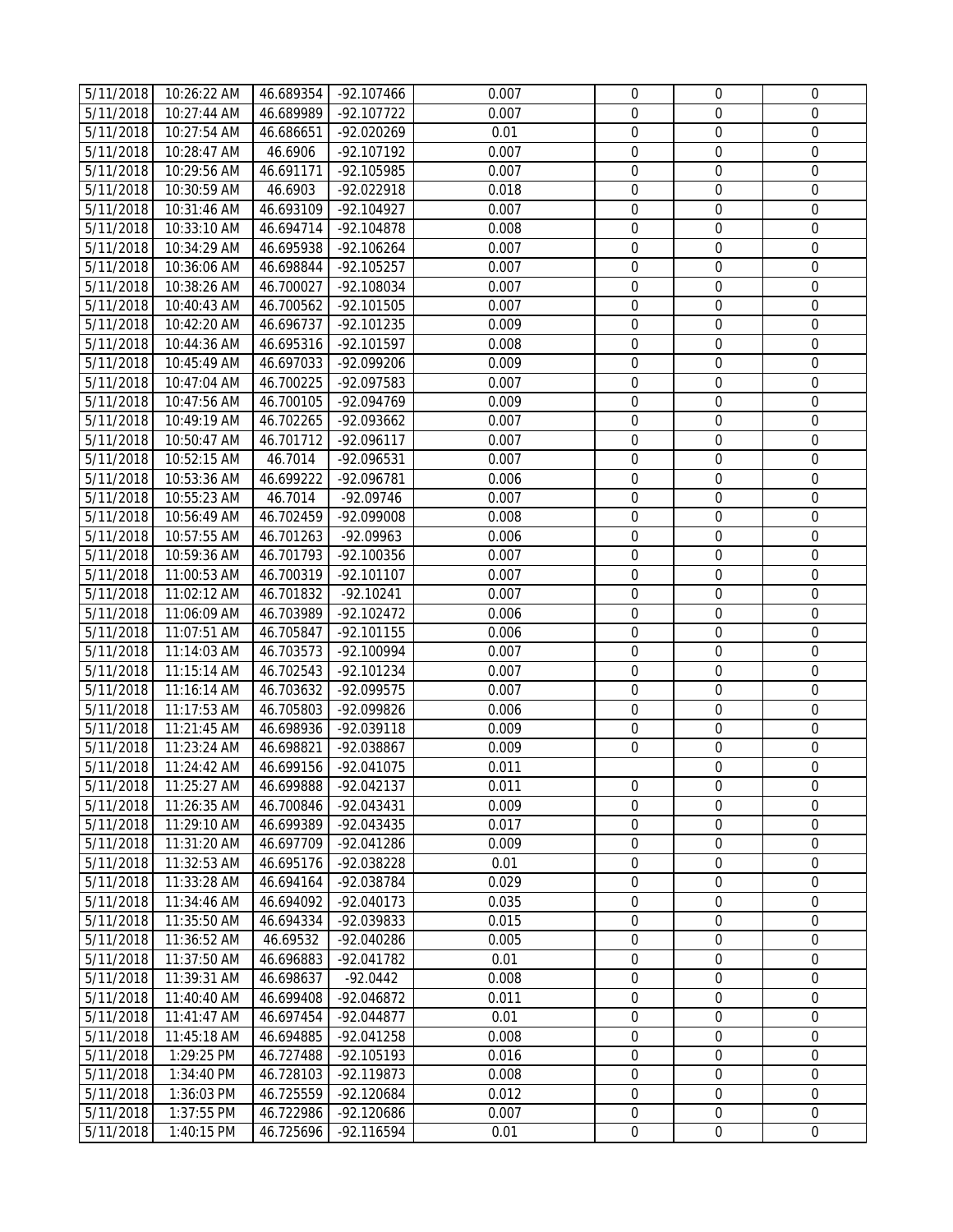| 5/11/2018              | 1:44:28 PM | 46.720006 | -92.116844   | 0.009 | 0                | $\mathbf 0$      | 0                |
|------------------------|------------|-----------|--------------|-------|------------------|------------------|------------------|
| 5/11/2018              | 1:45:41 PM | 46.720078 | -92.116833   | 0.009 | $\mathbf 0$      | $\boldsymbol{0}$ | 0                |
| 5/11/2018              | 1:46:58 PM | 46.719368 | $-92.117434$ | 0.019 | $\mathbf 0$      | $\boldsymbol{0}$ | $\boldsymbol{0}$ |
| 5/11/2018              | 1:48:21 PM | 46.720205 | $-92.120439$ | 0.011 | $\mathbf 0$      | $\boldsymbol{0}$ | $\boldsymbol{0}$ |
| 5/11/2018              | 1:49:32 PM | 46.720161 | $-92.123057$ | 0.009 | $\mathbf 0$      | $\mathbf 0$      | $\boldsymbol{0}$ |
| 5/11/2018              | 1:50:54 PM | 46.720243 | $-92.125775$ | 0.01  | $\mathbf 0$      | $\boldsymbol{0}$ | $\boldsymbol{0}$ |
| 5/11/2018              | 1:52:16 PM | 46.720306 | $-92.128322$ | 0.014 | $\mathbf 0$      | $\boldsymbol{0}$ | $\mathbf 0$      |
| 5/11/2018              | 1:53:24 PM | 46.719763 | -92.129664   | 0.009 | $\mathbf 0$      | 0                | 0                |
| 5/11/2018              | 1:55:38 PM | 46.718331 | -92.12859    | 0.01  | $\mathbf 0$      | $\mathbf 0$      | 0                |
| 5/11/2018              | 1:56:58 PM | 46.718277 | $-92.125004$ | 0.011 | $\mathbf 0$      | $\mathbf 0$      | 0                |
| 5/11/2018              | 1:58:17 PM | 46.718201 | $-92.120716$ | 0.008 | $\mathbf 0$      | $\boldsymbol{0}$ | $\mathbf 0$      |
| 5/11/2018              | 1:59:20 PM | 46.718297 | $-92.117801$ | 0.01  | $\mathbf 0$      | $\boldsymbol{0}$ | $\boldsymbol{0}$ |
| 5/11/2018              | 2:00:23 PM | 46.717915 | $-92.114767$ | 0.01  | $\mathbf 0$      | $\boldsymbol{0}$ | $\boldsymbol{0}$ |
| 5/11/2018              | 2:01:38 PM | 46.715861 | $-92.115106$ | 0.008 | $\boldsymbol{0}$ | $\boldsymbol{0}$ | $\boldsymbol{0}$ |
| 5/11/2018              | 2:04:41 PM | 46.715938 | -92.118276   | 0.01  | $\boldsymbol{0}$ | $\boldsymbol{0}$ | 0                |
| 5/11/2018              | 2:06:08 PM | 46.715679 | -92.121895   | 0.01  | $\boldsymbol{0}$ | $\boldsymbol{0}$ | $\boldsymbol{0}$ |
| 5/11/2018              | 2:07:23 PM | 46.715151 | $-92.122955$ | 0.008 | $\mathbf 0$      | $\mathbf 0$      | $\boldsymbol{0}$ |
| 5/11/2018              | 2:08:49 PM | 46.714643 | $-92.120464$ | 0.009 | $\mathbf 0$      | $\boldsymbol{0}$ | 0                |
| 5/11/2018              | 2:09:47 PM | 46.714882 | $-92.117808$ | 0.008 | $\boldsymbol{0}$ | $\boldsymbol{0}$ | 0                |
| 5/11/2018              | 2:10:49 PM | 46.71479  | $-92.114802$ | 0.007 | $\boldsymbol{0}$ | $\boldsymbol{0}$ | 0                |
| 5/11/2018              | 2:13:34 PM | 46.714101 | -92.117012   | 0.01  | $\boldsymbol{0}$ | $\boldsymbol{0}$ | 0                |
| 5/11/2018              | 2:15:09 PM | 46.713918 | $-92.11963$  | 0.008 | $\mathbf 0$      | 0                | 0                |
| 5/11/2018              | 2:16:27 PM | 46.714385 | $-92.122401$ | 0.009 | $\boldsymbol{0}$ | $\boldsymbol{0}$ | 0                |
| 5/11/2018              | 2:18:36 PM | 46.712804 | $-92.122957$ | 0.008 | $\mathbf 0$      | 0                | $\mathbf 0$      |
| 5/11/2018              | 2:20:33 PM | 46.712586 | -92.120852   | 0.01  | $\boldsymbol{0}$ | $\boldsymbol{0}$ | $\boldsymbol{0}$ |
| 5/11/2018              | 2:21:54 PM | 46.712537 | $-92.117795$ | 0.004 | $\mathbf 0$      | $\mathbf 0$      | 0                |
| 5/11/2018              | 2:23:05 PM | 46.712548 | $-92.114903$ | 0.008 | $\boldsymbol{0}$ | $\boldsymbol{0}$ | 0                |
| 5/11/2018              | 2:24:07 PM | 46.711639 | $-92.115661$ | 0.007 | $\mathbf 0$      | $\mathbf 0$      | $\mathbf 0$      |
| 5/11/2018              | 2:25:10 PM | 46.71179  | -92.118339   | 0.007 | $\boldsymbol{0}$ | $\boldsymbol{0}$ | $\boldsymbol{0}$ |
| 5/11/2018              | 2:26:27 PM | 46.711355 | -92.120992   | 0.008 | $\boldsymbol{0}$ | $\boldsymbol{0}$ | 0                |
| 5/11/2018              | 2:27:35 PM | 46.71086  | -92.121932   | 0.007 | $\boldsymbol{0}$ | $\boldsymbol{0}$ | $\boldsymbol{0}$ |
| 5/11/2018              | 2:28:44 PM | 46.710572 | -92.120785   | 0.006 | $\mathbf 0$      | $\boldsymbol{0}$ | $\mathbf 0$      |
| 5/11/2018              | 2:29:49 PM | 46.710823 | $-92.116973$ | 0.006 | $\boldsymbol{0}$ | $\boldsymbol{0}$ | 0                |
| 5/11/2018              | 2:31:42 PM | 46.707378 | -92.115605   | 0.007 | $\boldsymbol{0}$ | $\boldsymbol{0}$ | 0                |
| 5/11/2018              | 2:33:18 PM | 46.704724 | $-92.114919$ | 0.009 | $\boldsymbol{0}$ | $\boldsymbol{0}$ | 0                |
| $\overline{5}/11/2018$ | 2:34:50 PM | 46.703497 | -92.117181   | 0.012 | $\boldsymbol{0}$ | $\boldsymbol{0}$ | $\mathbf 0$      |
| 5/11/2018              | 2:36:41 PM | 46.700055 | -92.116956   | 0.01  | 0                | $\mathbf 0$      | 0                |
| 5/11/2018              | 2:50:49 PM | 46.706382 | $-92.117777$ | 0.007 | $\Omega$         | $\mathbf 0$      | 0                |
| 5/11/2018              | 2:55:23 PM | 46.707021 | $-92.122491$ | 0.007 | $\mathbf 0$      | $\mathbf 0$      | $\boldsymbol{0}$ |
| 5/11/2018              | 2:56:55 PM | 46.707831 | $-92.121038$ | 0.007 | $\mathbf 0$      | $\mathbf 0$      | $\mathbf 0$      |
| 5/11/2018              | 2:58:08 PM | 46.708842 | -92.119376   | 0.007 | $\mathbf 0$      | 0                | 0                |
| 5/11/2018              | 2:59:22 PM | 46.709295 | $-92.121212$ | 0.008 | $\mathbf 0$      | $\Omega$         | 0                |
| 5/11/2018              | 3:00:18 PM | 46.710704 | $-92.121371$ | 0.007 | $\mathbf 0$      | $\mathbf 0$      | $\mathbf 0$      |
| 5/11/2018              | 3:01:19 PM | 46.710679 | $-92.119105$ | 0.008 | $\mathbf 0$      | $\mathbf 0$      | $\mathbf 0$      |
| 5/11/2018              | 3:02:11 PM | 46.70985  | $-92.118482$ | 0.008 | $\mathbf 0$      | $\mathbf 0$      | $\boldsymbol{0}$ |
| 5/11/2018              | 3:03:34 PM | 46.708374 | $-92.117741$ | 0.007 | $\mathbf 0$      | $\mathbf 0$      | $\boldsymbol{0}$ |
| 5/11/2018              | 3:04:45 PM | 46.711008 | -92.117666   | 0.008 | $\boldsymbol{0}$ | 0                | 0                |
| 5/11/2018              | 3:11:57 PM | 46.726684 | $-92.105107$ | 0.007 | $\boldsymbol{0}$ | $\boldsymbol{0}$ | 0                |
| 5/11/2018              | 3:12:47 PM | 46.726297 | -92.106945   | 0.008 | $\boldsymbol{0}$ | $\boldsymbol{0}$ | $\boldsymbol{0}$ |
| 5/11/2018              | 3:14:20 PM | 46.725414 | -92.105536   | 0.008 | $\mathbf 0$      | $\mathbf 0$      | $\boldsymbol{0}$ |
| 5/11/2018              | 3:15:09 PM | 46.724677 | -92.103857   | 0.009 | $\mathbf 0$      | $\boldsymbol{0}$ | 0                |
| 5/11/2018              | 3:16:27 PM | 46.724393 | -92.105889   | 0.007 | $\boldsymbol{0}$ | $\boldsymbol{0}$ | $\boldsymbol{0}$ |
| 5/11/2018              | 3:18:03 PM | 46.723194 | -92.105962   | 0.008 | $\mathbf 0$      | $\boldsymbol{0}$ | 0                |
| 5/11/2018              | 3:19:19 PM | 46.723204 | -92.104389   | 0.009 | $\mathbf 0$      | $\mathbf 0$      | $\boldsymbol{0}$ |
| 5/11/2018              | 3:20:30 PM | 46.722361 | $-92.104181$ | 0.011 | $\boldsymbol{0}$ | 0                | 0                |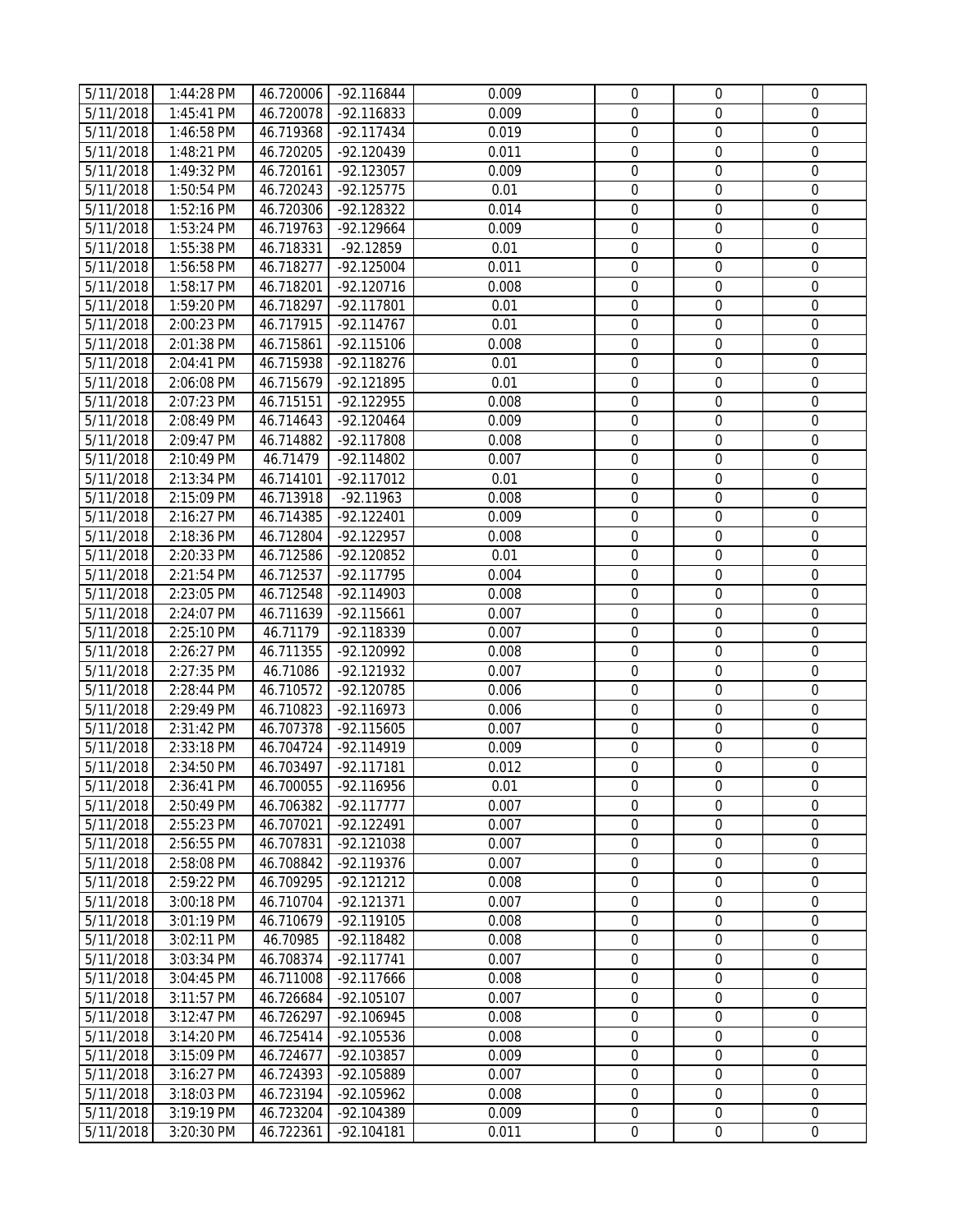| 5/11/2018                           | 3:22:11 PM               | 46.722017              | $-92.106772$             | 0.009         | $\mathbf 0$                          | 0                                    | $\mathbf{0}$          |
|-------------------------------------|--------------------------|------------------------|--------------------------|---------------|--------------------------------------|--------------------------------------|-----------------------|
| 5/11/2018                           | 3:25:34 PM               | 46.721946              | $-92.102413$             | 0.011         | $\mathbf 0$                          | $\mathbf{0}$                         | 0                     |
| 5/11/2018                           | 3:26:57 PM               | 46.723861              | $-92.102283$             | 0.01          | $\mathbf 0$                          | $\mathbf 0$                          | $\mathbf 0$           |
| 5/11/2018                           | 3:28:05 PM               | 46.726543              | $-92.10237$              | 0.007         | $\mathbf 0$                          | $\mathbf 0$                          | $\boldsymbol{0}$      |
| 5/11/2018                           | 3:29:19 PM               | 46.727803              | -92.101298               | 0.006         | $\mathbf 0$                          | $\mathbf 0$                          | $\boldsymbol{0}$      |
| 5/11/2018                           | 3:31:05 PM               | 46.725697              | -92.100939               | 0.008         | $\mathbf 0$                          | $\mathbf 0$                          | $\boldsymbol{0}$      |
| 5/11/2018                           | 3:34:37 PM               | 46.723435              | $-92.10096$              | 0.011         | $\mathbf 0$                          | $\mathbf 0$                          | $\mathbf 0$           |
| 5/11/2018                           | 3:35:46 PM               | 46.721303              | $-92.100974$             | 0.008         | $\mathbf 0$                          | $\mathbf 0$                          | $\mathbf 0$           |
| 5/11/2018                           | 3:37:09 PM               | 46.71938               | -92.101038               | 0.009         | $\mathbf 0$                          | $\mathbf 0$                          | $\mathbf 0$           |
| 5/11/2018                           | 3:39:23 PM               | 46.721091              | -92.099242               | 0.008         | $\mathbf 0$                          | $\mathbf 0$                          | $\boldsymbol{0}$      |
| 5/11/2018                           | 3:40:27 PM               | 46.723756              | $-92.09921$              | 0.014         | $\mathbf 0$                          | $\boldsymbol{0}$                     | $\mathbf 0$           |
| 5/11/2018                           | 3:41:53 PM               | 46.726898              | -92.099367               | 0.007         | $\mathbf 0$                          | $\mathbf 0$                          | $\boldsymbol{0}$      |
| 5/11/2018                           | 3:43:10 PM               | 46.727049              | -92.097986               | 0.009         | $\mathbf 0$                          | $\mathbf 0$                          | $\boldsymbol{0}$      |
| 5/11/2018                           | 3:44:25 PM               | 46.724047              | -92.097969               | 0.014         | $\boldsymbol{0}$                     | $\boldsymbol{0}$                     | $\boldsymbol{0}$      |
| 5/11/2018                           | 3:48:13 PM               | 46.721172              | -92.096221               | 0.008         | $\boldsymbol{0}$                     | $\boldsymbol{0}$                     | 0                     |
| 5/11/2018                           | 3:49:16 PM               | 46.724278              | -92.096124               | 0.01          | $\mathbf 0$                          | $\boldsymbol{0}$                     | $\boldsymbol{0}$      |
| 5/11/2018                           | 3:50:56 PM               | 46.727307              | -92.096386               | 0.009         | $\mathbf 0$                          | $\mathbf 0$                          | 0                     |
| 5/11/2018                           | 3:52:15 PM               | 46.726561              | -92.094949               | 0.017         | $\mathbf 0$                          | $\mathbf{0}$                         | $\boldsymbol{0}$      |
| 5/11/2018                           | 3:54:25 PM               | 46.722347              | -92.094895               | 0.01          | $\boldsymbol{0}$                     | $\boldsymbol{0}$                     | $\mathbf 0$           |
| 5/11/2018                           | 3:55:41 PM               | 46.722196              | -92.093334               | 0.008         | $\boldsymbol{0}$                     | $\boldsymbol{0}$                     | 0                     |
| 5/11/2018                           | 3:56:48 PM               | 46.724886              | -92.093319               | 0.01          | $\mathbf 0$                          | $\boldsymbol{0}$                     | $\boldsymbol{0}$      |
| 5/11/2018                           | 3:58:12 PM               | 46.727837              | -92.092461               | 0.01          | $\mathbf 0$                          | $\mathbf 0$                          | 0                     |
| 5/11/2018                           | 3:59:22 PM               | 46.726776              | $-92.092015$             | 0.014         | $\boldsymbol{0}$                     | $\boldsymbol{0}$                     | 0                     |
| 5/11/2018                           | 4:00:27 PM               | 46.724393              | -92.092012               | 0.011         | $\mathbf 0$                          | $\boldsymbol{0}$                     | 0                     |
| 5/11/2018                           | 4:01:36 PM               | 46.723567              | -92.090398               | 0.007         | $\mathbf 0$                          | $\mathbf 0$                          | 0                     |
| 5/11/2018                           | 4:02:57 PM               | 46.726924              | -92.090424               | 0.015         | $\mathbf 0$                          | $\mathbf 0$                          | 0                     |
| 5/11/2018                           | 4:04:46 PM               | 46.727071              | -92.087363               | 0.01          | $\mathbf 0$                          | $\mathbf 0$                          | $\boldsymbol{0}$      |
| 5/11/2018                           | 4:05:43 PM               | 46.724957              | $-92.08744$              | 0.01          | $\mathbf 0$                          | $\boldsymbol{0}$                     | $\mathbf 0$           |
| 5/11/2018                           | 4:06:51 PM               | 46.724121              | -92.085716               | 0.01          | $\boldsymbol{0}$                     | $\boldsymbol{0}$                     | $\boldsymbol{0}$      |
| 5/11/2018                           | 4:08:11 PM               | 46.722932              | $-92.08621$              | 0.008         | $\boldsymbol{0}$                     | $\boldsymbol{0}$                     | 0                     |
| 5/11/2018                           | 4:09:12 PM               | 46.7214                | -92.086243               | 0.008         | $\boldsymbol{0}$                     | $\boldsymbol{0}$                     | 0<br>$\boldsymbol{0}$ |
| 5/11/2018                           | 4:10:48 PM<br>4:12:38 PM | 46.721719              | $-92.085007$             | 0.007         | $\mathbf 0$                          | $\mathbf 0$                          |                       |
| 5/11/2018                           |                          | 46.724078              | -92.084952               | 0.007         | $\boldsymbol{0}$<br>$\boldsymbol{0}$ | $\boldsymbol{0}$                     | 0                     |
| 5/11/2018                           | 4:13:36 PM<br>4:14:50 PM | 46.723948<br>46.724814 | -92.084998               | 0.007<br>0.01 | $\overline{0}$                       | $\boldsymbol{0}$<br>$\boldsymbol{0}$ | 0<br>0                |
| 5/11/2018<br>$\overline{5/11/2018}$ | 4:16:18 PM               | 46.723334              | -92.083838<br>-92.083789 | 0.011         | $\mathbf 0$                          | $\mathbf 0$                          | $\mathbf 0$           |
| 5/11/2018                           | 4:17:35 PM               | 46.721412              | -92.083951               | 0.008         | $\mathbf 0$                          | $\mathbf 0$                          | 0                     |
| 5/11/2018                           | 4:21:24 PM               | 46.729167              | -92.088002               | 0.007         | $\Omega$                             | $\Omega$                             | $\mathbf 0$           |
| 5/11/2018                           | 4:22:25 PM               | 46.729075              | -92.090252               | 0.01          | $\mathbf 0$                          | $\mathbf 0$                          | $\boldsymbol{0}$      |
| 5/11/2018                           | 4:23:40 PM               | 46.728986              | -92.092542               | 0.009         | $\mathbf 0$                          | $\mathbf 0$                          | $\mathbf 0$           |
| 5/11/2018                           | 4:24:45 PM               | 46.729077              | -92.094693               | 0.006         | $\mathbf 0$                          | $\mathbf 0$                          | $\mathbf 0$           |
| 5/11/2018                           | 4:26:25 PM               | 46.729461              | -92.097747               | 0.007         | $\Omega$                             | $\Omega$                             | $\mathbf 0$           |
| 5/11/2018                           | 4:27:24 PM               | 46.730057              | -92.096906               | 0.009         | $\mathbf 0$                          | $\mathbf 0$                          | $\mathbf 0$           |
| 5/11/2018                           | 4:29:05 PM               | 46.731342              | -92.095764               | 0.008         | $\boldsymbol{0}$                     | $\boldsymbol{0}$                     | $\mathbf 0$           |
| 5/11/2018                           | 4:30:18 PM               | 46.730146              | -92.094548               | 0.007         | $\mathbf 0$                          | $\mathbf 0$                          | $\mathbf 0$           |
| 5/11/2018                           | 4:32:10 PM               | 46.73029               | -92.091704               | 0.007         | $\mathbf 0$                          | $\mathbf 0$                          | $\boldsymbol{0}$      |
| 5/11/2018                           | 4:33:31 PM               | 46.730123              | -92.08762                | 0.007         | $\boldsymbol{0}$                     | $\boldsymbol{0}$                     | $\boldsymbol{0}$      |
| 5/11/2018                           | 4:34:40 PM               | 46.731347              | -92.088556               | 0.007         | $\boldsymbol{0}$                     | $\boldsymbol{0}$                     | $\mathbf 0$           |
| 5/11/2018                           | 4:35:07 PM               | 46.707549              | -92.055674               | 0.003         | $\overline{0}$                       | $\mathbf 0$                          | $\boldsymbol{0}$      |
| 5/11/2018                           | 4:36:03 PM               | 46.731406              | -92.091841               | 0.007         | $\mathbf 0$                          | $\mathbf{0}$                         | 0                     |
| 5/11/2018                           | 4:38:29 PM               | 46.705313              | -92.056272               | 0.004         | $\overline{0}$                       | $\mathbf{0}$                         | $\boldsymbol{0}$      |
| $\overline{5/11/2018}$              | 4:41:52 PM               | 46.706818              | $-92.052977$             | 0.003         | $\boldsymbol{0}$                     | $\mathbf 0$                          | $\mathbf 0$           |
| 5/11/2018                           | 4:42:48 PM               | 46.707978              | -92.051056               | 0.003         | $\mathbf 0$                          | $\mathbf 0$                          | $\boldsymbol{0}$      |
| 5/11/2018                           | 4:43:26 PM               | 46.731451              | -92.094833               | 0.007         | $\mathbf 0$                          | $\mathbf 0$                          | $\boldsymbol{0}$      |
| 5/11/2018                           | 4:43:43 PM               | 46.708081              | -92.050036               | 0.003         | $\mathbf 0$                          | $\overline{0}$                       | 0                     |
|                                     |                          |                        |                          |               |                                      |                                      |                       |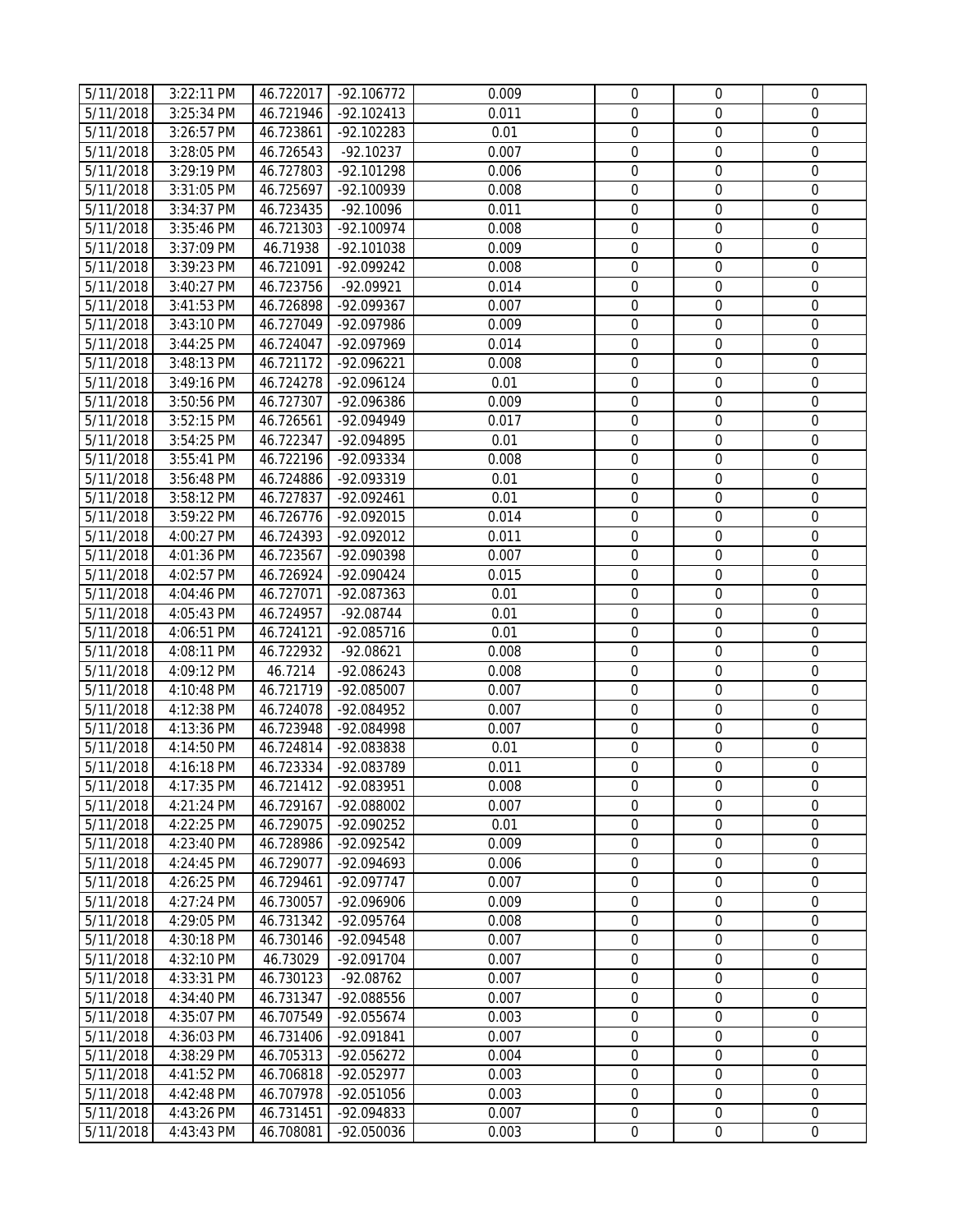| 5/11/2018 | 4:44:40 PM   | 46.731478 | -92.096784   | 0.009 | 0                                    | 0                                    | 0                |
|-----------|--------------|-----------|--------------|-------|--------------------------------------|--------------------------------------|------------------|
| 5/11/2018 | 4:45:03 PM   | 46.70612  | -92.051269   | 0.003 | $\mathbf{0}$                         | $\boldsymbol{0}$                     | 0                |
| 5/11/2018 | 4:45:33 PM   | 46.705567 | -92.052209   | 0.003 | $\mathbf 0$                          | $\boldsymbol{0}$                     | $\boldsymbol{0}$ |
| 5/11/2018 | 4:46:05 PM   | 46.732529 | $-92.09613$  | 0.01  | $\mathbf 0$                          | $\boldsymbol{0}$                     | $\boldsymbol{0}$ |
| 5/11/2018 | 4:46:30 PM   | 46.704673 | -92.053656   | 0.002 | $\mathbf 0$                          | $\mathbf 0$                          | $\boldsymbol{0}$ |
| 5/11/2018 | 4:47:10 PM   | 46.732469 | -92.09283    | 0.006 | $\mathbf 0$                          | $\boldsymbol{0}$                     | $\boldsymbol{0}$ |
| 5/11/2018 | 4:47:14 PM   | 46.703295 | -92.053714   | 0.036 | $\mathbf 0$                          | $\mathbf 0$                          | $\mathbf 0$      |
| 5/11/2018 | 4:47:54 PM   | 46.703846 | -92.051886   | 0.002 | $\mathbf 0$                          | $\mathbf 0$                          | 0                |
| 5/11/2018 | 4:48:42 PM   | 46.705032 | -92.049327   | 0.002 | $\mathbf 0$                          | $\mathbf 0$                          | 0                |
| 5/11/2018 | 4:49:35 PM   | 46.732316 | -92.088532   | 0.007 | $\mathbf{0}$                         | $\mathbf 0$                          | 0                |
| 5/11/2018 | 4:49:39 PM   | 46.703688 | -92.049318   | 0.004 | $\mathbf 0$                          | $\boldsymbol{0}$                     | $\boldsymbol{0}$ |
| 5/11/2018 | 4:50:26 PM   | 46.702965 | -92.050476   | 0.002 | $\mathbf 0$                          | $\boldsymbol{0}$                     | 0                |
| 5/11/2018 | 4:51:30 PM   | 46.701482 | -92.051339   | 0.002 | $\boldsymbol{0}$                     | $\boldsymbol{0}$                     | 0                |
| 5/11/2018 | 4:52:12 PM   | 46.701393 | -92.050068   | 0.003 | $\boldsymbol{0}$                     | $\boldsymbol{0}$                     | $\boldsymbol{0}$ |
| 5/11/2018 | 4:52:45 PM   | 46.702764 | $-92.047616$ | 0.01  | $\boldsymbol{0}$                     | $\boldsymbol{0}$                     | $\boldsymbol{0}$ |
| 5/11/2018 | 4:53:31 PM   | 46.70386  | -92.045725   | 0.003 | $\boldsymbol{0}$                     | $\boldsymbol{0}$                     | $\boldsymbol{0}$ |
| 5/11/2018 | 4:54:16 PM   | 46.703919 | $-92.045614$ | 0.01  | $\boldsymbol{0}$                     | $\boldsymbol{0}$                     | 0                |
| 5/11/2018 | 4:54:25 PM   | 46.732574 | -92.099056   | 0.007 | $\boldsymbol{0}$                     | $\boldsymbol{0}$                     | 0                |
| 5/11/2018 | 4:55:10 PM   | 46.702654 | -92.045821   | 0.004 | $\boldsymbol{0}$                     | $\boldsymbol{0}$                     | 0                |
| 5/11/2018 | 4:55:42 PM   | 46.733939 | $-92.100752$ | 0.007 | $\boldsymbol{0}$                     | $\boldsymbol{0}$                     | 0                |
| 5/11/2018 | 4:55:59 PM   | 46.701035 | $-92.044178$ | 0.002 | $\boldsymbol{0}$                     | $\boldsymbol{0}$                     | 0                |
| 5/11/2018 | 4:57:13 PM   | 46.699309 | -92.047431   | 0.007 | $\mathbf 0$                          | $\boldsymbol{0}$                     | 0                |
| 5/11/2018 | 4:57:39 PM   | 46.733479 | -92.103827   | 0.011 | $\boldsymbol{0}$                     | 0                                    | 0                |
| 5/11/2018 | 4:57:51 PM   | 46.698434 | -92.047523   | 0.006 | $\boldsymbol{0}$                     | $\mathbf 0$                          | 0                |
| 5/11/2018 | 4:58:44 PM   | 46.697927 | $-92.04674$  | 0.006 | $\boldsymbol{0}$                     | $\boldsymbol{0}$                     | $\boldsymbol{0}$ |
| 5/11/2018 | 4:58:47 PM   | 46.732475 | $-92.1022$   | 0.007 | $\mathbf 0$                          | $\boldsymbol{0}$                     | 0                |
| 5/11/2018 | 4:59:23 PM   | 46.698845 | -92.045267   | 0.005 | $\boldsymbol{0}$                     | $\boldsymbol{0}$                     | 0                |
| 5/11/2018 | 5:00:08 PM   | 46.732259 | -92.09933    | 0.019 | $\boldsymbol{0}$                     | $\boldsymbol{0}$                     | $\boldsymbol{0}$ |
| 5/11/2018 | 5:00:35 PM   | 46.700115 | -92.042884   | 0.002 | $\boldsymbol{0}$                     | $\boldsymbol{0}$                     | 0                |
| 5/11/2018 | 5:01:31 PM   | 46.700286 | $-92.04085$  | 0.004 | $\boldsymbol{0}$                     | $\boldsymbol{0}$                     | 0                |
| 5/11/2018 | 5:01:36 PM   | 46.731547 | $-92.100527$ | 0.007 | $\boldsymbol{0}$                     | $\boldsymbol{0}$                     | $\boldsymbol{0}$ |
| 5/11/2018 | 5:02:57 PM   | 46.731431 | -92.103528   | 0.007 | $\boldsymbol{0}$                     | $\mathbf 0$                          | $\mathbf 0$      |
| 5/11/2018 | 5:03:17 PM   | 46.699587 | -92.040123   | 0.02  | $\boldsymbol{0}$                     | $\boldsymbol{0}$                     | $\boldsymbol{0}$ |
| 5/11/2018 | 5:05:54 PM   |           |              | 0.002 |                                      |                                      |                  |
|           |              | 46.699379 | -92.040026   |       | $\boldsymbol{0}$                     | $\boldsymbol{0}$                     | 0                |
| 5/11/2018 | 5:07:20 PM   | 46.698045 | -92.040462   | 0.013 | $\boldsymbol{0}$<br>$\boldsymbol{0}$ | $\boldsymbol{0}$<br>$\boldsymbol{0}$ | 0<br>$\mathbf 0$ |
| 5/11/2018 | 5:08:33 PM   | 46.69685  | -92.042573   | 0.004 |                                      |                                      |                  |
| 5/11/2018 | 5:10:39 PM   | 46.693779 | -92.041506   | 0.003 | $\mathbf 0$                          | $\mathbf 0$                          | 0                |
| 5/11/2018 | 5:13:59 PM   | 46.701164 | $-92.049275$ | 0.003 | $\Omega$                             | $\mathbf 0$                          | 0                |
| 5/11/2018 | 5:15:21 PM   | 46.703461 | -92.052331   | 0.002 | $\mathbf 0$                          | $\boldsymbol{0}$                     | $\boldsymbol{0}$ |
| 5/11/2018 | $5:17:17$ PM | 46.707528 | -92.057545   | 0.003 | $\mathbf 0$                          | 0                                    | 0                |
| 5/11/2018 | 5:20:10 PM   | 46.730226 | -92.102742   | 0.006 | $\mathbf 0$                          | 0                                    | 0                |
| 5/11/2018 | 5:21:42 PM   | 46.730233 | -92.100381   | 0.008 | $\mathbf 0$                          | $\mathbf 0$                          | 0                |
| 5/11/2018 | 5:22:35 PM   | 46.712643 | -92.062198   | 0.005 | $\mathbf 0$                          | $\mathbf 0$                          | 0                |
| 5/11/2018 | 5:23:38 PM   | 46.729082 | -92.099331   | 0.006 | $\boldsymbol{0}$                     | $\mathbf 0$                          | $\mathbf 0$      |
| 5/11/2018 | 5:23:50 PM   | 46.71148  | $-92.06082$  | 0.001 | $\mathbf 0$                          | $\boldsymbol{0}$                     | 0                |
| 5/11/2018 | 5:24:46 PM   | 46.729134 | -92.102046   | 0.007 | $\boldsymbol{0}$                     | $\boldsymbol{0}$                     | 0                |
| 5/11/2018 | 5:26:14 PM   | 46.709796 | -92.057064   | 0.002 | $\boldsymbol{0}$                     | $\boldsymbol{0}$                     | 0                |
| 5/11/2018 | 5:26:33 PM   | 46.729221 | -92.104945   | 0.007 | $\boldsymbol{0}$                     | $\boldsymbol{0}$                     | $\boldsymbol{0}$ |
| 5/11/2018 | 5:27:40 PM   | 46.711674 | -92.055031   | 0.005 | $\boldsymbol{0}$                     | $\boldsymbol{0}$                     | 0                |
| 5/11/2018 | 5:28:10 PM   | 46.731187 | -92.105392   | 0.006 | $\boldsymbol{0}$                     | $\mathbf 0$                          | 0                |
| 5/11/2018 | 5:28:53 PM   | 46.713021 | -92.056904   | 0.002 | $\boldsymbol{0}$                     | $\boldsymbol{0}$                     | 0                |
| 5/11/2018 | 5:29:09 PM   | 46.732557 | $-92.105022$ | 0.013 | $\mathbf 0$                          | $\boldsymbol{0}$                     | 0                |
| 5/11/2018 | 5:29:37 PM   | 46.713631 | -92.058202   | 0.001 | $\mathbf 0$                          | $\boldsymbol{0}$                     | 0                |
| 5/11/2018 | 5:31:40 PM   | 46.714242 | -92.060873   | 0.004 | $\mathbf 0$                          | $\mathbf 0$                          | $\boldsymbol{0}$ |
| 5/11/2018 | 5:32:39 PM   | 46.715487 | -92.062404   | 0.004 | $\mathbf 0$                          | $\boldsymbol{0}$                     | $\boldsymbol{0}$ |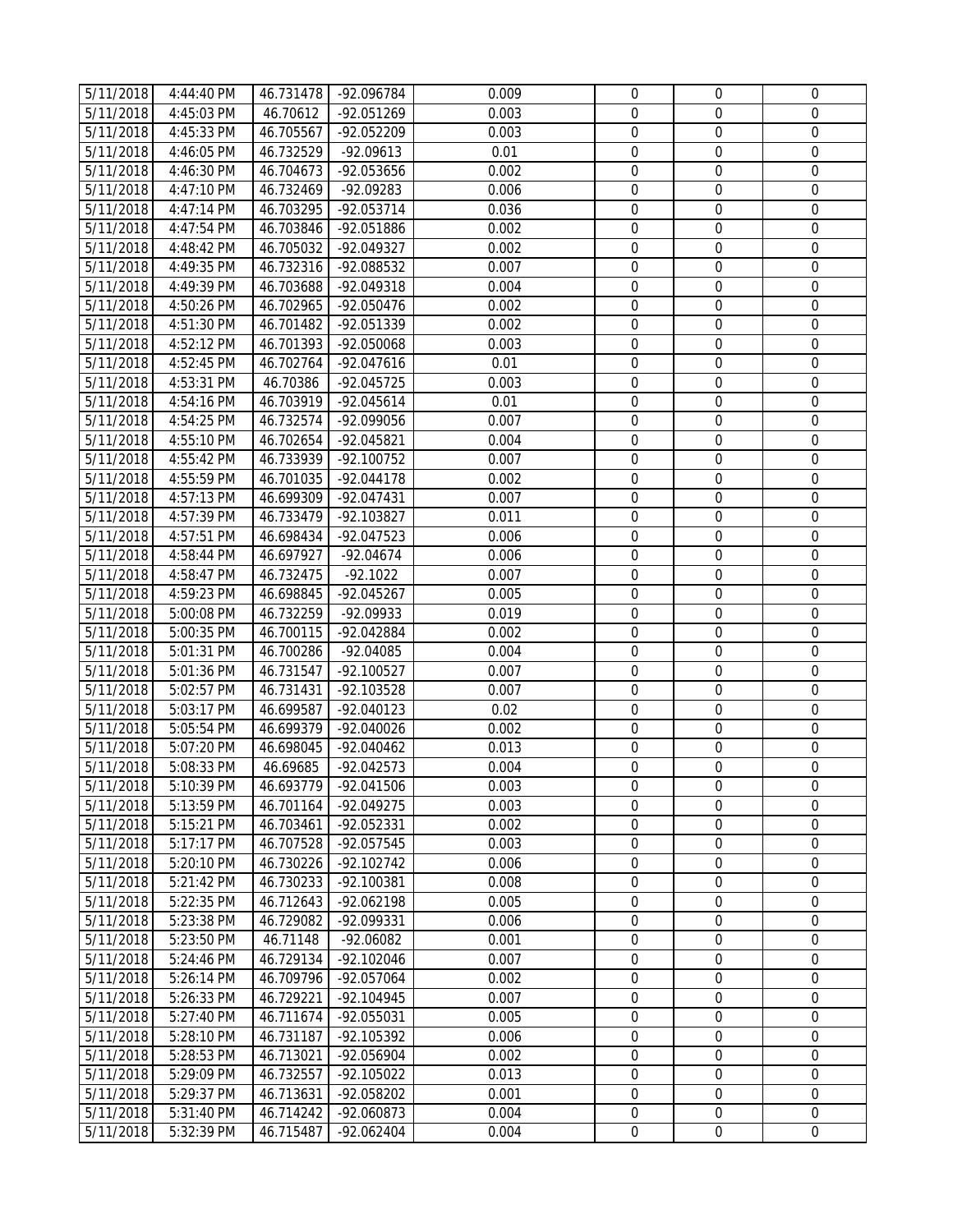| 5/11/2018 | 5:34:59 PM   | 46.718201 | $-92.066424$ | 0.005            | $\mathbf 0$      | 0                | 0                |
|-----------|--------------|-----------|--------------|------------------|------------------|------------------|------------------|
| 5/11/2018 | 5:35:49 PM   | 46.719132 | -92.067909   | 0.004            | $\mathbf 0$      | $\mathbf{0}$     | $\boldsymbol{0}$ |
| 5/11/2018 | 5:37:54 PM   | 46.720299 | $-92.071103$ | 0.004            | $\mathbf 0$      | $\mathbf 0$      | $\mathbf 0$      |
| 5/11/2018 | 5:39:29 PM   | 46.717679 | -92.067632   | 0.004            | $\mathbf 0$      | $\mathbf 0$      | $\boldsymbol{0}$ |
| 5/11/2018 | 5:41:24 PM   | 46.714252 | -92.062671   | 0.009            | $\mathbf 0$      | $\mathbf 0$      | $\boldsymbol{0}$ |
| 5/11/2018 | 5:42:28 PM   | 46.713252 | -92.064528   | 0.003            | $\mathbf 0$      | $\mathbf 0$      | $\boldsymbol{0}$ |
| 5/11/2018 | 5:43:05 PM   | 46.713052 | -92.067372   | 0.001            | $\mathbf 0$      | $\mathbf 0$      | $\mathbf 0$      |
| 5/11/2018 | $5:43:51$ PM | 46.713847 | -92.070154   | 0.003            | $\mathbf 0$      | $\mathbf 0$      | $\mathbf 0$      |
| 5/11/2018 | 5:44:58 PM   | 46.715325 | $-92.07247$  | 0.001            | $\mathbf 0$      | $\mathbf 0$      | $\mathbf 0$      |
| 5/11/2018 | 5:46:06 PM   | 46.715544 | -92.074274   | 0.012            | $\mathbf 0$      | $\mathbf 0$      | $\boldsymbol{0}$ |
| 5/11/2018 | 5:47:02 PM   | 46.714177 | -92.074449   | 0.001            | $\mathbf 0$      | $\boldsymbol{0}$ | $\mathbf 0$      |
| 5/11/2018 | 5:48 PM      | 46.713229 | -92.073001   | 0.005            | $\mathbf 0$      | $\mathbf 0$      | $\boldsymbol{0}$ |
| 5/11/2018 | 5:49:06 PM   | 46.713722 | -92.068061   | 0.004            | $\mathbf 0$      | $\mathbf 0$      | $\boldsymbol{0}$ |
| 5/11/2018 | 5:49:58 PM   | 46.714822 | -92.069565   | 0.007            | $\boldsymbol{0}$ | $\boldsymbol{0}$ | $\boldsymbol{0}$ |
| 5/11/2018 | 5:50:46 PM   | 46.715978 | $-92.071161$ | 0.002            | $\boldsymbol{0}$ | $\boldsymbol{0}$ | 0                |
| 5/11/2018 | 5:51:31 PM   | 46.717029 | -92.071372   | 0.004            | $\overline{0}$   | $\boldsymbol{0}$ | $\boldsymbol{0}$ |
| 5/11/2018 | 5:52:18 PM   | 46.71769  | -92.071899   | 0.001            | $\mathbf 0$      | $\mathbf{0}$     | $\boldsymbol{0}$ |
| 5/11/2018 | 5:52:56 PM   | 46.718683 | $-92.07326$  | 0.03             | $\overline{0}$   | $\mathbf{0}$     | $\boldsymbol{0}$ |
| 5/11/2018 | 5:53:39 PM   | 46.718764 | -92.074953   | 0.002            | $\boldsymbol{0}$ | $\boldsymbol{0}$ | $\mathbf 0$      |
| 5/11/2018 | 5:54:15 PM   | 46.717943 | -92.076558   | 0.003            | $\mathbf 0$      | $\mathbf 0$      | 0                |
| 5/11/2018 | 5:54:52 PM   | 46.717451 | -92.077747   | 0.004            | $\mathbf 0$      | $\boldsymbol{0}$ | $\boldsymbol{0}$ |
| 5/11/2018 | 5:55:42 PM   | 46.716998 | -92.079713   | 0.002            | $\mathbf 0$      | $\mathbf 0$      | 0                |
| 5/11/2018 | 5:56:56 PM   | 46.717703 | $-92.0774$   | 0.003            | $\boldsymbol{0}$ | $\mathbf 0$      | 0                |
| 5/11/2018 | 5:57:33 PM   | 46.718595 | -92.077602   | 0.002            | $\mathbf 0$      | $\boldsymbol{0}$ | $\mathbf 0$      |
| 5/11/2018 | 5:58:39 PM   | 46.719151 | -92.079923   | 0.003            | $\mathbf 0$      | $\mathbf 0$      | 0                |
| 5/11/2018 | 6:00:15 PM   | 46.718241 | -92.077176   | 0.002            | $\mathbf 0$      | $\mathbf 0$      | 0                |
| 5/11/2018 | 6:00:53 PM   | 46.71806  | -92.076131   | 0.004            | $\mathbf 0$      | $\mathbf 0$      | $\boldsymbol{0}$ |
| 5/11/2018 | 6:03:20 PM   | 46.718787 | -92.068996   | 0.001            | $\mathbf 0$      | $\boldsymbol{0}$ | $\mathbf 0$      |
| 5/11/2018 | 6:04:15 PM   | 46.719873 | -92.067025   | 0.001            | $\boldsymbol{0}$ | $\boldsymbol{0}$ | $\boldsymbol{0}$ |
| 5/11/2018 | 6:05:17 PM   | 46.718339 | $-92.064672$ | 0.001            | $\boldsymbol{0}$ | $\boldsymbol{0}$ | 0                |
| 5/11/2018 | 6:05:59 PM   | 46.717433 | -92.063335   | 0.001            | $\boldsymbol{0}$ | $\boldsymbol{0}$ | 0                |
| 5/11/2018 | 6:07:30 PM   | 46.715335 | -92.060376   | 0.001            | $\mathbf 0$      | $\mathbf 0$      | $\boldsymbol{0}$ |
| 5/11/2018 | 6:08:18 PM   | 46.713865 | -92.058785   | 0.004            | $\overline{0}$   | $\boldsymbol{0}$ | $\boldsymbol{0}$ |
| 5/11/2018 | 6:09:18 PM   | 46.712317 | -92.056572   | 0.004            | $\overline{0}$   | $\boldsymbol{0}$ | $\boldsymbol{0}$ |
| 5/11/2018 | 6:10:56 PM   | 46.71003  | -92.055432   | 0.001            | $\mathbf 0$      | $\boldsymbol{0}$ | $\boldsymbol{0}$ |
| 5/11/2018 | 6:11:52 PM   | 46.709078 | $-92.05423$  | 0.002            | $\mathbf 0$      | $\mathbf 0$      | $\mathbf 0$      |
| 5/11/2018 | 6:12:34 PM   | 46.708788 | -92.052382   | 0.003            | $\mathbf 0$      | $\mathbf 0$      | 0                |
| 5/11/2018 | 6:14:19 PM   | 46.710861 | $-92.055351$ | 0.001            | $\Omega$         | $\Omega$         | $\mathbf 0$      |
| 5/11/2018 | 6:16:44 PM   | 46.715279 | $-92.064102$ | 0.005            | $\mathbf 0$      | $\mathbf 0$      | $\boldsymbol{0}$ |
| 5/11/2018 | 6:18:12 PM   | 46.719064 | -92.069878   | 0.002            | $\mathbf 0$      | $\mathbf 0$      | $\mathbf 0$      |
| 5/11/2018 | 8:00:32 PM   | 46.669814 | $-92.067712$ | 0.004            |                  | $\mathbf 0$      | $\mathbf 0$      |
| 5/11/2018 | 8:06:19 PM   | 46.667922 | -92.066197   | 0.016            |                  | $\Omega$         | $\overline{0}$   |
| 5/11/2018 | 8:11:55 PM   | 46.663225 | -92.057496   | 0.002            | $\mathbf 0$      | $\mathbf 0$      | $\mathbf 0$      |
| 5/11/2018 | 8:16:22 PM   | 46.669522 | -92.047396   | 0.002            | $\boldsymbol{0}$ | $\boldsymbol{0}$ | $\mathbf 0$      |
| 5/11/2018 | 8:21:31 PM   | 46.674385 | -92.039936   | 0.001            | $\mathbf 0$      | $\mathbf 0$      | $\mathbf 0$      |
| 5/11/2018 | 8:24:23 PM   | 46.679515 | -92.040931   | 0.001            | $\mathbf 0$      | $\mathbf 0$      | $\boldsymbol{0}$ |
| 5/11/2018 | 8:27:26 PM   | 46.6819   | -92.036526   | 0.001            | $\boldsymbol{0}$ | $\boldsymbol{0}$ | $\boldsymbol{0}$ |
| 5/11/2018 | 8:31:28 PM   | 46.685362 | -92.031092   | 0.001            | $\boldsymbol{0}$ | $\boldsymbol{0}$ | $\mathbf 0$      |
| 5/11/2018 | 8:35:06 PM   | 46.686504 | -92.029034   | 0.003            | $\mathbf 0$      | $\mathbf{0}$     | $\boldsymbol{0}$ |
| 5/11/2018 | 8:40:18 PM   | 46.689331 | -92.030683   | 0.001            | $\mathbf 0$      | $\mathbf{0}$     | 0                |
| 5/11/2018 | 8:43:50 PM   | 46.689818 | -92.026492   | 0.006            | $\mathbf 0$      | $\mathbf{0}$     | $\boldsymbol{0}$ |
| 5/11/2018 | 8:48:14 PM   | 46.689643 | -92.023803   | 0.003            | $\mathbf 0$      | $\mathbf 0$      | $\mathbf 0$      |
| 5/11/2018 | 8:50:51 PM   | 46.688129 | $-92.020162$ | 0.001            | $\mathbf 0$      | $\mathbf 0$      | $\boldsymbol{0}$ |
| 5/11/2018 | 8:54:01 PM   | 46.685238 | $-92.016727$ | $\mathbf{0}$     | $\mathbf 0$      | $\mathbf 0$      | $\boldsymbol{0}$ |
| 5/11/2018 | 8:57 PM      | 46.681284 | -92.00982    | $\boldsymbol{0}$ | $\mathbf 0$      | $\overline{0}$   | $\boldsymbol{0}$ |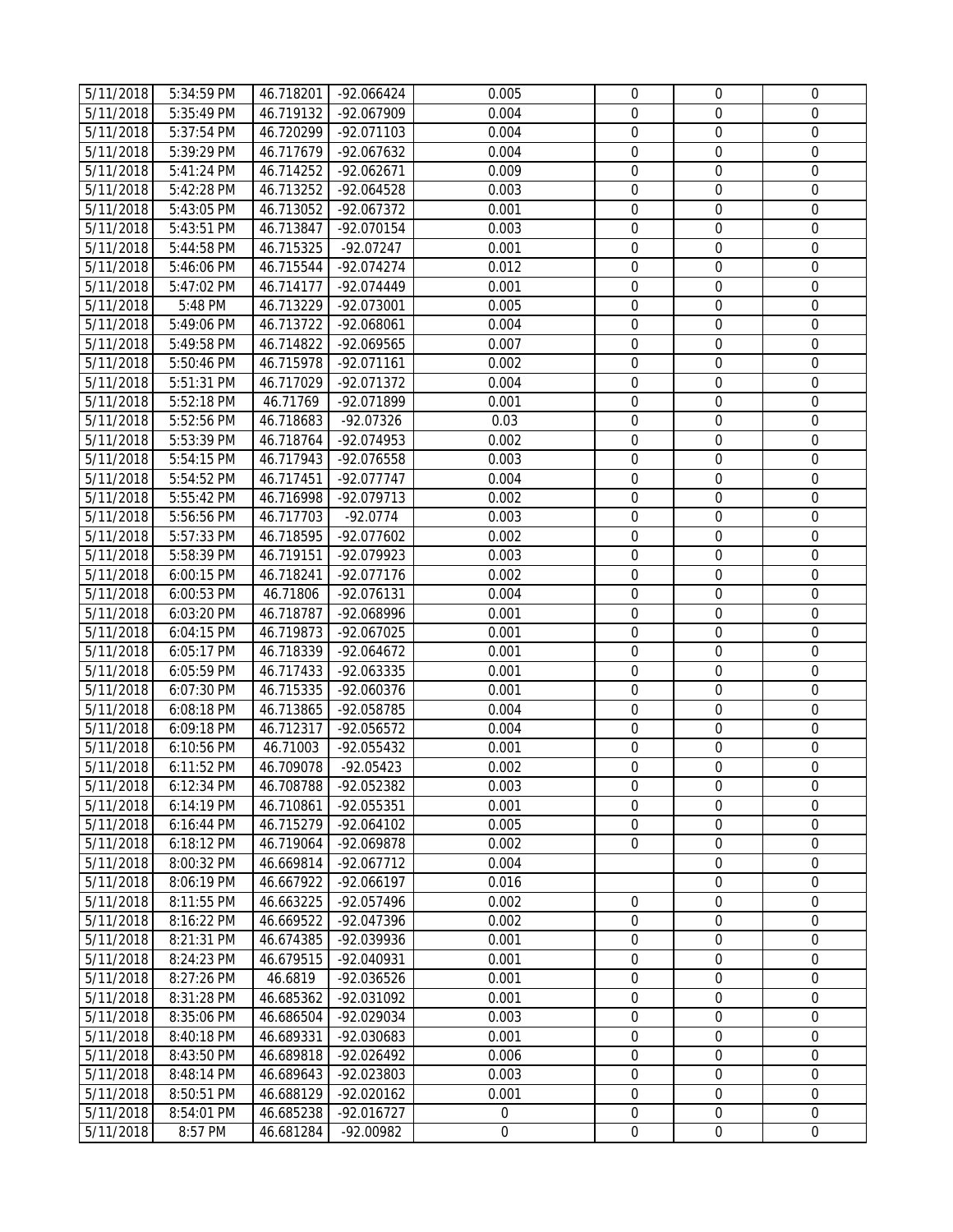| 5/11/2018 | 9:01:02 PM    | 46.676882 | -92.010587   | 0.001            | $\mathbf{0}$     | $\mathbf{0}$     | $\mathbf 0$      |
|-----------|---------------|-----------|--------------|------------------|------------------|------------------|------------------|
| 5/11/2018 | 9:03:49 PM    | 46.674064 | -92.007707   | 0.001            | $\mathbf{0}$     | $\boldsymbol{0}$ | 0                |
|           |               |           |              |                  |                  | $\boldsymbol{0}$ | $\mathbf 0$      |
| 5/11/2018 | 9:07:50 PM    | 46.67066  | -92.001159   | 0.004            | $\mathbf 0$      |                  |                  |
| 5/11/2018 | 9:10:29 PM    | 46.674717 | -92.006159   | $\overline{0}$   | $\mathbf 0$      | $\boldsymbol{0}$ | $\mathbf 0$      |
| 5/11/2018 | 9:18:43 PM    | 46.686798 | -92.019962   | $\mathbf 0$      | $\mathbf 0$      | $\mathbf 0$      | $\mathbf 0$      |
| 5/11/2018 | 9:22:44 PM    | 46.68796  | $-92.021468$ | $\mathbf 0$      | $\mathbf 0$      | $\boldsymbol{0}$ | $\boldsymbol{0}$ |
| 5/11/2018 | 9:28:10 PM    | 46.696936 | -92.036144   | 0.003            | $\mathbf 0$      | $\mathbf 0$      | $\mathbf 0$      |
| 5/11/2018 | 9:31 PM       | 46.694293 | -92.040534   | 0.003            | $\mathbf 0$      | $\mathbf 0$      | $\mathbf 0$      |
| 5/11/2018 | 9:33:43 PM    | 46.691225 | $-92.046002$ | 0.001            | $\mathbf 0$      | $\mathbf 0$      | 0                |
| 5/11/2018 | 9:38:02 PM    | 46.694261 | $-92.0388$   | 0.004            | $\mathbf 0$      | $\mathbf 0$      | 0                |
| 5/11/2018 | 9:41:26 PM    | 46.694513 | $-92.04266$  | 0.001            | $\boldsymbol{0}$ | $\boldsymbol{0}$ | $\mathbf 0$      |
| 5/11/2018 | 9:45:08 PM    | 46.698812 | -92.047941   | 0.001            | $\mathbf 0$      | $\mathbf 0$      | 0                |
| 5/11/2018 | 9:48:50 PM    | 46.700466 | -92.045285   | 0.002            | $\mathbf 0$      | $\boldsymbol{0}$ | 0                |
| 5/11/2018 | 9:52:07 PM    | 46.699904 | -92.041638   | $\boldsymbol{0}$ | $\boldsymbol{0}$ | $\boldsymbol{0}$ | 0                |
| 5/11/2018 | 9:54:07 PM    | 46.700679 | $-92.04126$  | 0                | $\boldsymbol{0}$ | $\boldsymbol{0}$ | $\boldsymbol{0}$ |
| 5/11/2018 | 9:58 PM       | 46.696803 | -92.045361   | $\mathbf 0$      | $\boldsymbol{0}$ | $\boldsymbol{0}$ | $\mathbf 0$      |
| 5/11/2018 | 10:00 PM      | 46.675429 | -92.093161   | 0.003            | $\boldsymbol{0}$ | $\mathbf 0$      | $\boldsymbol{0}$ |
| 5/11/2018 | 10:01:06 PM   | 46.699407 | -92.044082   | $\mathbf 0$      | $\boldsymbol{0}$ | $\boldsymbol{0}$ | 0                |
| 5/11/2018 | 10:15:07 PM   | 46.687422 | -92.105955   | 0.004            | $\boldsymbol{0}$ | $\boldsymbol{0}$ | 0                |
| 5/11/2018 | 10:21:03 PM   | 46.699675 | -92.034656   | 0.004            | $\mathbf 0$      | $\boldsymbol{0}$ | $\mathbf 0$      |
| 5/11/2018 | 10:23:07 PM   | 46.681521 | -92.097748   | 0.004            | $\boldsymbol{0}$ | $\boldsymbol{0}$ | $\boldsymbol{0}$ |
| 5/11/2018 | 10:28:59 PM   | 46.704383 | -92.045208   | $\mathbf 0$      | $\mathbf 0$      | $\mathbf 0$      | 0                |
| 5/11/2018 | 10:31:29 PM   | 46.702294 | -92.048668   | 0                | $\mathbf 0$      | 0                | 0                |
| 5/11/2018 | 10:32:20 PM   | 46.674881 | -92.098556   | 0.005            | $\boldsymbol{0}$ | $\mathbf 0$      | 0                |
| 5/11/2018 | 10:34:34 PM   | 46.699082 | -92.053792   | 0                | $\mathbf 0$      | $\boldsymbol{0}$ | $\boldsymbol{0}$ |
| 5/11/2018 | 10:36:54 PM   | 46.697249 | -92.057009   | $\mathbf 0$      | $\mathbf 0$      | $\mathbf 0$      | 0                |
| 5/11/2018 | 10:37:21 PM   | 46.674961 | -92.104238   | 0.003            | $\boldsymbol{0}$ | $\boldsymbol{0}$ | $\boldsymbol{0}$ |
| 5/11/2018 | 10:40 PM      | 46.700003 | -92.054659   | 0.001            | $\boldsymbol{0}$ | $\mathbf 0$      | $\mathbf 0$      |
| 5/11/2018 | 10:40:15 PM   | 46.674855 | -92.107206   | 0.004            | $\boldsymbol{0}$ | $\boldsymbol{0}$ | 0                |
| 5/11/2018 | 10:41:52 PM   | 46.701155 | -92.053245   | 0.023            | $\mathbf 0$      | $\boldsymbol{0}$ | 0                |
| 5/11/2018 | 10:44:51 PM   | 46.670656 | -92.106918   | 0.004            | $\boldsymbol{0}$ | $\boldsymbol{0}$ | $\boldsymbol{0}$ |
| 5/11/2018 | 10:47:55 PM   | 46.702984 | -92.050354   | $\mathbf 0$      | $\mathbf 0$      | $\mathbf 0$      | $\mathbf 0$      |
| 5/11/2018 | 10:49:37 PM   | 46.670586 | -92.102678   | 0.005            | $\mathbf 0$      | $\boldsymbol{0}$ | $\boldsymbol{0}$ |
| 5/11/2018 | 10:51:16 PM   | 46.704865 | -92.046895   | $\mathbf 0$      | $\mathbf 0$      | $\mathbf 0$      | $\boldsymbol{0}$ |
| 5/11/2018 | 10:52:35 PM   | 46.670545 | -92.098375   | 0.005            | $\mathbf{0}$     | $\boldsymbol{0}$ | 0                |
| 5/11/2018 | 10:55:03 PM   | 46.707185 | -92.049599   | $\mathbf 0$      |                  | $\boldsymbol{0}$ | $\boldsymbol{0}$ |
| 5/11/2018 | 10:56:20 PM   | 46.666891 | -92.098145   | 0.007            | $\mathbf 0$      | $\mathbf 0$      | 0                |
| 5/11/2018 | 10:58:55 PM   | 46.705275 | -92.052644   | $\Omega$         | $\Omega$         | $\mathbf 0$      | 0                |
| 5/11/2018 | 11:02:02 PM   | 46.703389 | -92.055299   | 0.004            | $\mathbf 0$      | $\mathbf 0$      | $\boldsymbol{0}$ |
| 5/11/2018 | 11:05:11 PM   | 46.707117 | -92.058326   | 0                | $\mathbf 0$      | 0                | 0                |
| 5/11/2018 | 11:09:58 PM   | 46.704942 | -92.059118   | 0                | $\mathbf 0$      | 0                | 0                |
| 5/11/2018 | 11:10:06 PM   | 46.666657 | $-92.105473$ | 0.005            | $\Omega$         | $\mathbf 0$      | 0                |
| 5/11/2018 | 11:12:52 PM   | 46.702639 | $-92.05672$  | 0.003            | $\mathbf 0$      | 0                | 0                |
| 5/11/2018 | 11:16:52 PM   | 46.705924 | $-92.060622$ | 0                | $\boldsymbol{0}$ | $\mathbf 0$      | $\mathbf 0$      |
| 5/11/2018 | 11:21:07 PM   | 46.707398 | -92.052028   | 0                | $\mathbf 0$      | $\mathbf 0$      | 0                |
| 5/11/2018 | 11:24:21 PM   | 46.707977 | $-92.054167$ | 0                | $\mathbf 0$      | $\boldsymbol{0}$ | 0                |
| 5/11/2018 | 11:26:06 PM   | 46.666807 | $-92.107443$ | 0.009            | $\boldsymbol{0}$ | $\boldsymbol{0}$ | 0                |
| 5/11/2018 | 11:28:27 PM   | 46.709849 | $-92.056779$ | $\mathbf 0$      | $\boldsymbol{0}$ | $\boldsymbol{0}$ | $\mathbf 0$      |
| 5/11/2018 | 11:30:03 PM   | 46.663443 | -92.107075   | 0.006            | $\boldsymbol{0}$ | $\boldsymbol{0}$ | 0                |
| 5/11/2018 | 11:30:56 PM   | 46.711216 | -92.054806   | 0.002            | $\mathbf 0$      | $\mathbf 0$      | 0                |
| 5/11/2018 | 11:32:34 PM   | 46.663481 | $-92.102964$ | 0.005            | $\mathbf 0$      | 0                | 0                |
| 5/11/2018 | $11:34:08$ PM | 46.707742 | -92.060624   | 0.001            | $\mathbf 0$      | $\mathbf 0$      | 0                |
| 5/11/2018 | 11:36:20 PM   | 46.663445 | $-92.100007$ | 0.008            | $\mathbf 0$      | $\boldsymbol{0}$ | 0                |
| 5/11/2018 | 11:38:22 PM   | 46.710324 | -92.062178   | 0.001            | $\mathbf 0$      | $\mathbf 0$      | $\boldsymbol{0}$ |
| 5/11/2018 | 11:40:47 PM   | 46.708175 | -92.066081   | 0.001            | $\mathbf 0$      | $\boldsymbol{0}$ | $\boldsymbol{0}$ |